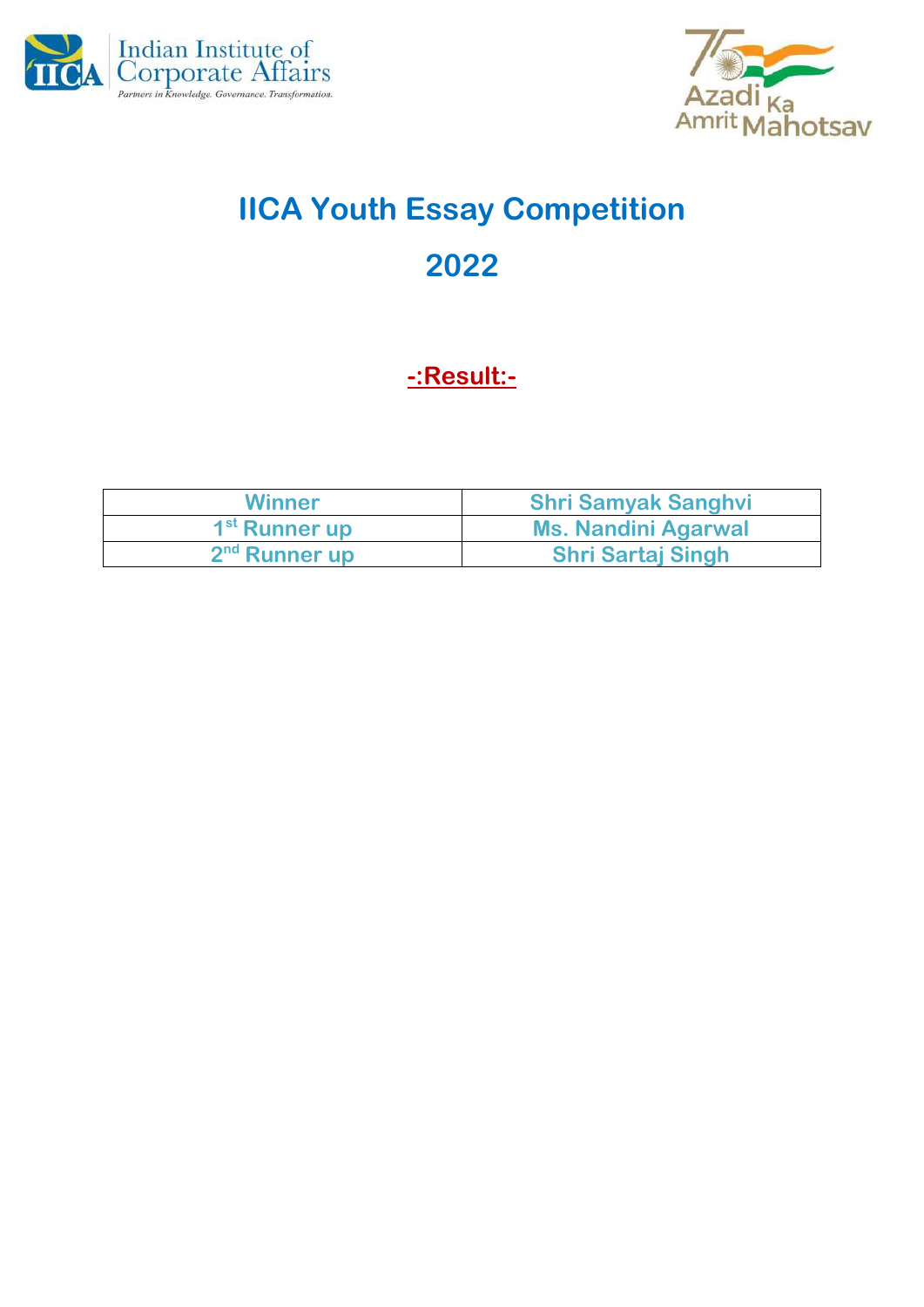### Corporate Governance: Evolving Vision for New India

#### Concept of Governance

With the beginning of civilization, there arose a need for smooth administration and division of responsibilities. Since the population started to increase, people grew concerned about their welfare and able ruling. This led to the rise of an organizational structure which dealt with the nuances of firm ruling and governance. According to the American Heritage Dictionary governance is defined as "the act, process or power of governing government"; the Oxford English Dictionary defined Governance as "the act or manner of governing, of exercising control or authority over the actions of subjects; a system of regulations".

#### Corporate Governance

Corporate governance is the broad term used to describe the processes, customs, policies, laws and institutions that direct the organizations and corporations in the way they act or administer and control their operations. It works to achieve the goal of the organization and manages the relationship among the stakeholders including the board of directors and the shareholders.

Corporate governance means to steer an organization in the desired direction by determining ways to take effective strategic decisions. It also deals with the accountability of the individuals through a mechanism which reduces the principal-agent problem in the organization.

#### Corporate Governance and Ancient India

The concept of Governance and Corporate Governance is not new for India. It is elaborated in Vedas, Upanishad, Bhagwat Gita, Ramayana, Mahabharata, Kautilya's Arthashastra and Teaching of Mahavira and Buddha also. One of the simplest and still very effective way to explain the same is given in the Kautilya's Arthashastra which maintains that for good governance, all administrators, including the king are considered servants of the people.

Kautilya's fourfold duty of a king - The substitution of the state with the corporation, the king with the CEO or the board of a corporation, and the subjects with the shareholders, bring out the quintessence of corporate governance, because central to the concept of corporate governance is the belief that public good should be ahead of private good and that the corporation's resources cannot be used for personal benefit.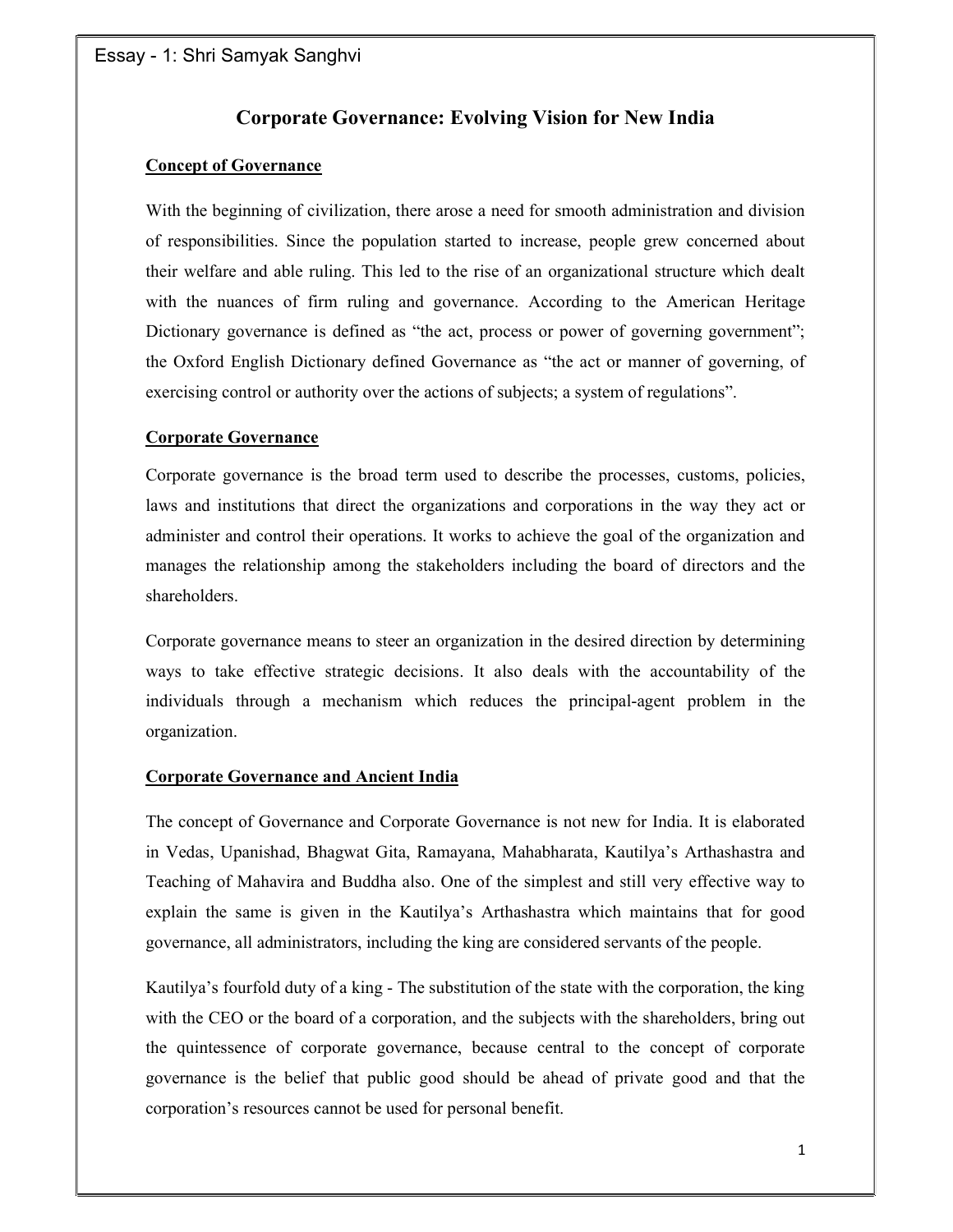| Raksha     | In the corporate scenario it can be equated   |
|------------|-----------------------------------------------|
|            | with the risk management aspect.              |
| Vriddhi    | In the present-day context can be equated to  |
|            | stakeholder value enhancement.                |
| Palana     | It can be equated to compliance to the law in |
|            | letter and spirit.                            |
| Yogakshema | social<br>can be equated to corporate<br>-lt  |
|            | responsibility.                               |

Corporate Governance is based on certain principles. These principles are considered to be the main pillar of corporate governance. It has four main pillars i.e. Responsibility, Accountability, Transparency and Fairness. The fourfold duties of a king as per Arthashastra can be interpreted with the four pillars of corporate governance. The pillar denotes the basic principles of corporate governance. The relationship between the duty of a king and principles of corporate governance are shown in below table:

| Raksha     | Responsibility |
|------------|----------------|
| Vriddhi    | Accountability |
| Palana     | Transparency   |
| Yogakshema | Fairness       |

Arthashastra also talks about enemies for the king which king should overcome – lust, anger, greed, conceit, arrogance and foolhardiness. In today's time, these address the ethical aspect of businesses and the personal ethics of corporate leaders.

Ultimately, Corporate Governance is managing, monitoring and overseeing various corporate systems in such a manner that corporate reliability, reputation is not put at stake. Corporate Governance pillars on transparency and fairness in action satisfying accountability and responsibility towards the stakeholders.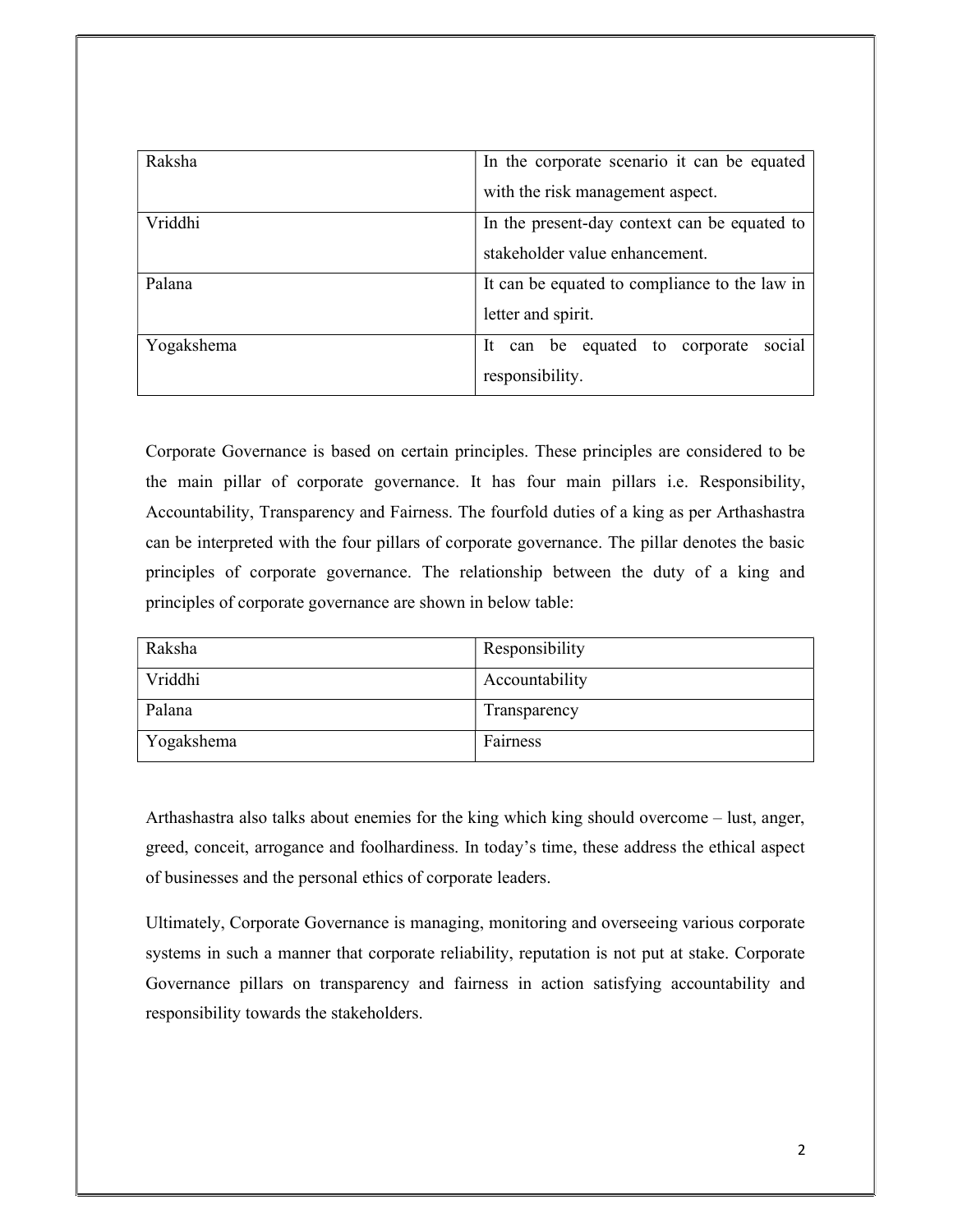#### Corporate Governance and New India

The need for corporate governance has emerged because of the increasing concerns about the non-compliance of standards of financial reporting and accountability by boards of directors and management of companies causing heavy losses to investors. Following are the needs for corporate governance in India:

#### Takeovers and Mergers:

Takeovers and mergers of corporate entities created lots of problems in the past. It affects the right of various stakeholders in the company and creates a problem of chaos, this factor also pushes the need of corporate governance in the country.

#### Mismanagement and corruption:

It has been observed in both developing and developed economies that there has been a great increase in the monetary payments and packages of top level corporate executives. There is no justification for exorbitant payments to top ranking managers, out of corporate funds which is a property of shareholders and society. This factor necessitates corporate governance to restrict the ill-practices of top managements in the companies.

#### Globalization:

Globalization made the communication and transport between countries so easy and frequent. Many Indian companies are listed with international stock exchange which also triggers the need for corporate governance in India to structure the companies at par with international level.

#### Efficiency of management:

Hostile takeovers of corporations witnessed in several countries put a question mark on the efficiency of managements of take-over companies. Lack of efficient code of conduct for corporate managements points out to the need for corporate governance.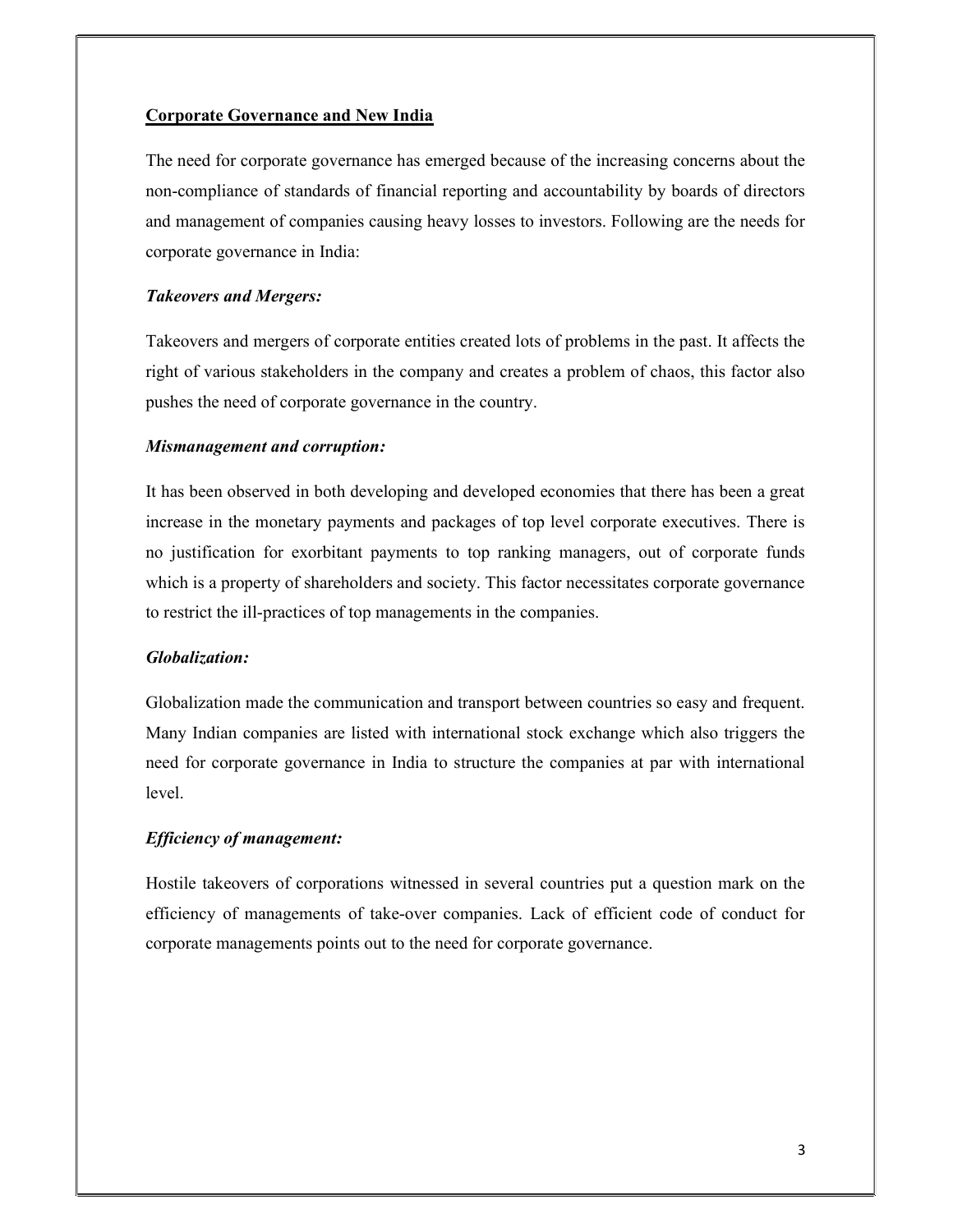#### Why is Corporate Governance so important?

#### Risk Mitigation and compliance

There is a direct relationship between governance, risk mitigation and compliance. If a company is governed on the basis of sound principles, it will naturally work efficiently and ensure compliance with every statutory law and guideline. Being on track with the policies and law ensures that the company is braced well for any uncertainty and thus has risk mitigation mechanisms in place. More disciplined a company is in its operations, the better it is placed to face any risk or disruption arising out of political, technological and economic events.

#### Enhances shareholder value

While there is no established relation between corporate governance and market value of a company, it does enhance shareholder satisfaction. Corporate Governance in India plays a key role in protecting valuations of a company because the ultimate goal of good governance is to maximise the interest of all stakeholders. The value accumulated by the company over the years can be wiped away by a single unlawful incident, thus internal controls at the right place is mandatory.

#### Better image during economic downturns

During the last few months, we have heard many stories of banking frauds and financial malpractices. It is but natural for people to believe that all banks and financial institutions are involved in all these, which is not true. It is only when an organisation can ensure people about their inherent governance practises that people will believe them. Trustworthiness that has been established over ages plays a strong role in upholding the company's image even during tough situations.

#### Improved organisational efficiency

Corporate Governance is an important determinant of industrial competitiveness. Nowadays there are many questions raised on the way a company is governed. Better governance ensures enhanced corporate performance and better economic results. Corporate Governance lays the foundation for behaviour of the company, the utilization of resources, product/service innovation and overall corporate strategies.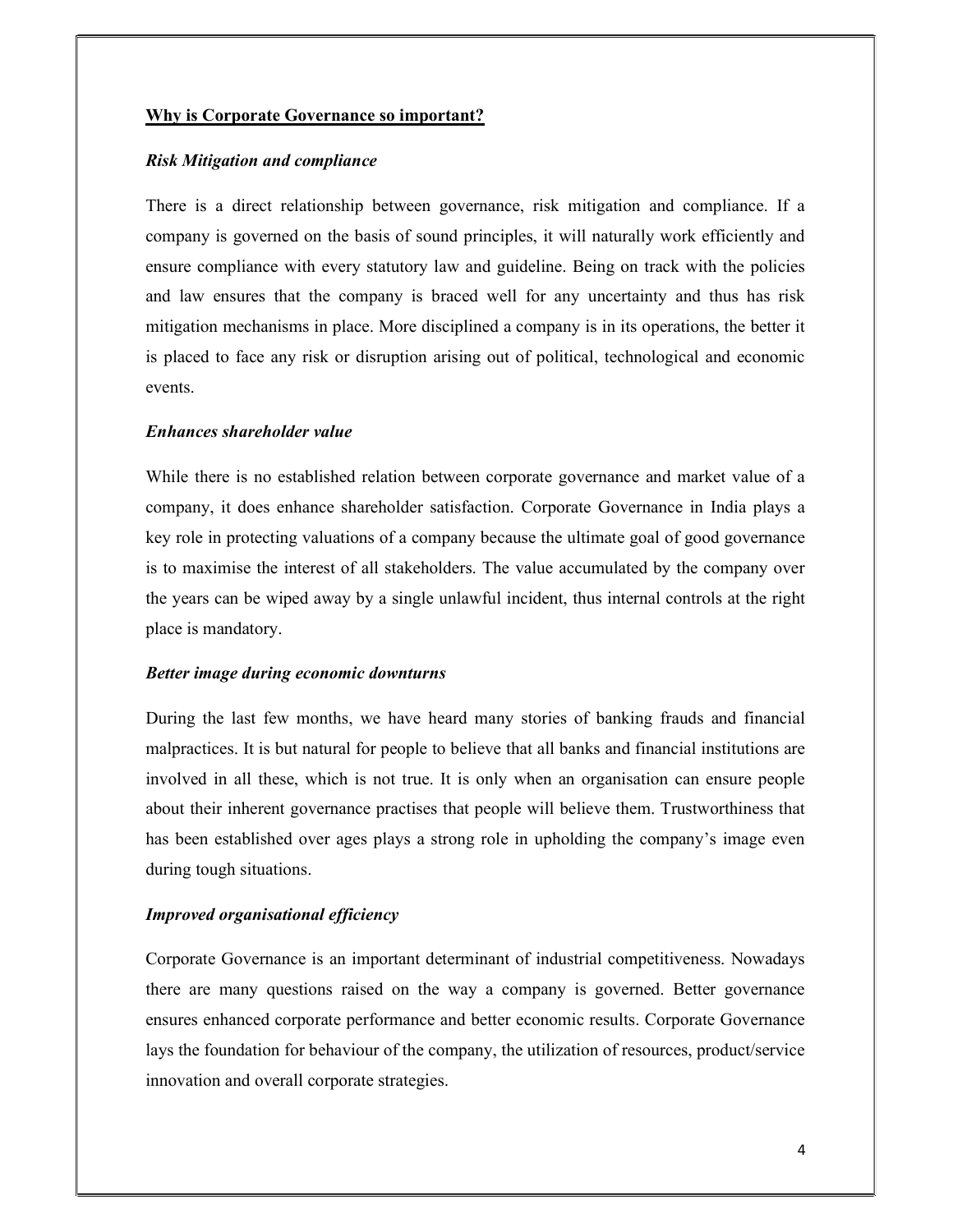#### Crucial during mergers & acquisitions

Corporate Governance in India plays a critical role during restructuring events such as mergers and acquisitions. Not only does corporate governance of a company helps to differentiate between good deals from bad ones, but M&A activity by a company with good corporate governance is better received by stakeholders in the market. Another aspect to be mentioned is that mergers and acquisitions also has the power to improve the quality of corporate governance of the organisation.

#### Biggest Challenges in Corporate Governance in India

#### Getting the board right:

In India, it is a common practice that friends and family of promoters to be appointed as board members. But Innovative solutions are the need of the hour like rating board diversity and governance practices and publishing such results or using performance evaluation as a minimum benchmark for director appointment.

#### True Independence of Directors:

Independent directors have hardly been able to make the desired impact in fifteen years till now as it Independent directors' appointment was supposed to be the biggest corporate governance reform. The independence of promoter appointed as independent directors is questionable as it is unlikely that they will stand-up for minority interests against the promoter.

#### Accountability to Stakeholders:

Indian company law, revamped in 2013, mandates that directors owe duties not only towards the company and shareholders but also towards the employees, community and for the protection of environment. Although, these general duties have been imposed on all directors, directors including independent directors but they disregard it easily due to lack of enforcement action.

#### Founders' Control and Succession Planning:

In India, founders' ability to control the affairs of the company has the potential of derailing the entire corporate governance system. Unlike developed economies, in India, identity of the founder and the company is often merged.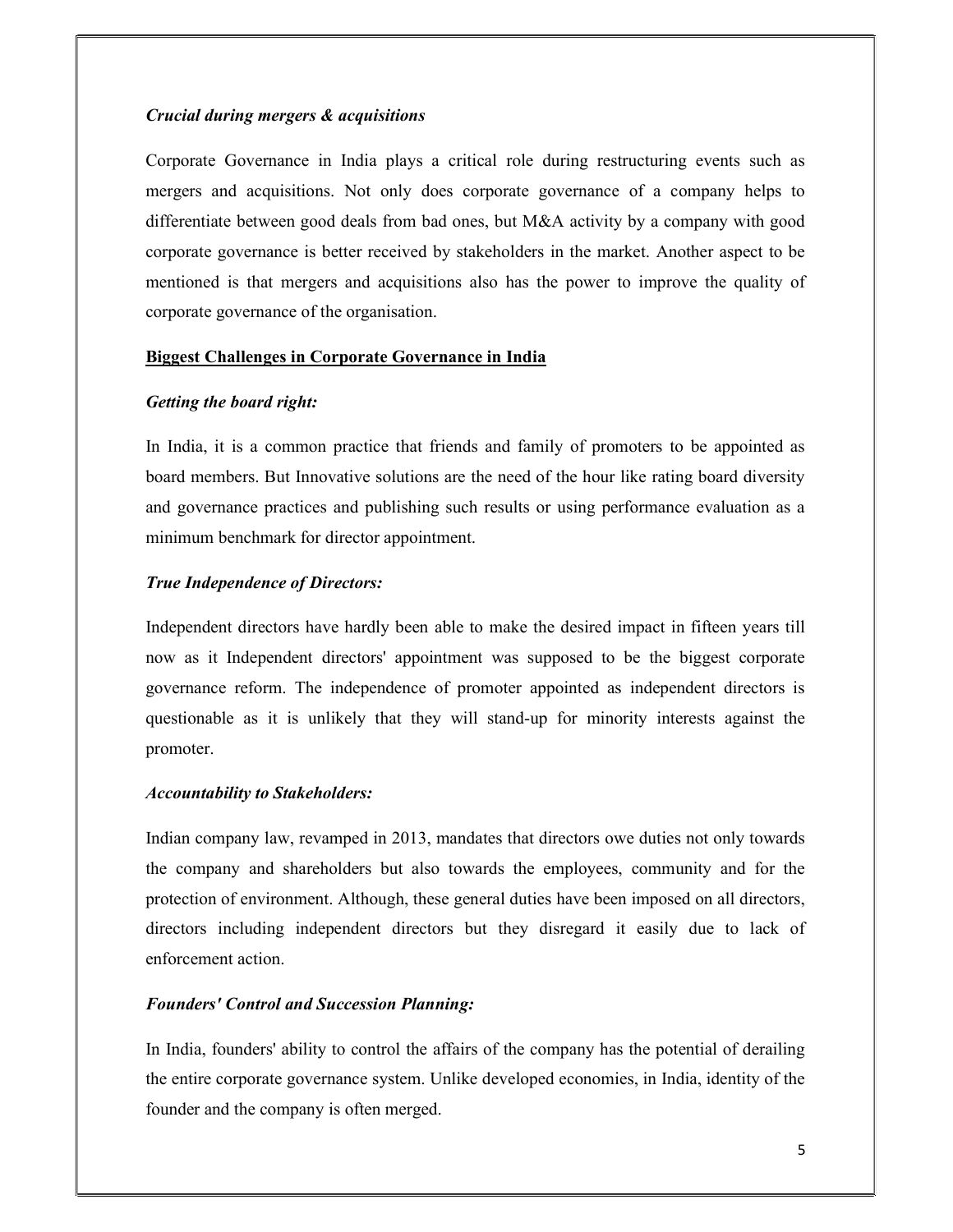#### Corporate Governance in India: The unseen force behind an organisation

A company is not all about just profits, market valuations, P/E multiples and turnovers, there is a lot that goes into building its position and image. Corporate Governance is one such hidden force. After numerous scandals, maligned reputations and economic downturns, companies are now realising that few concrete steps towards better governance could have saved years of their labour.

Most companies chase only monetary gains and take corporate governance for granted. Due to lack of trust on governance, investor sentiments go awry resulting in mass outflow of FII funds, sale by majority shareholders, reduced market value and so on.

Designing the framework of corporate governance in India is no mean task in itself. The requirement and fundamentals vary across sectors, industries as well as nationalities. Profound corporate governance is a must for banks and healthcare in particular.

Other sectors, such as FMCG, IT and Retail need to prioritize good governance, but this may not help them in enhancing their market value. The influence of governance on value also varies. It gains more importance during tough times rather than smooth sailing periods.

Nevertheless, corporate governance in India will continue to be crucial no matter what. The approach must be a perfect balance between excessive stringency and too much flexibility. Only the framework must be holistic and take the interests of all the stakeholders into account.

#### **Conclusion**

The concept of corporate governance hinges on total transparency, integrity and accountability of the management and the board of directors. Be it finance, taxation, banking or legal framework each and every place requires good corporate governance. Corporate Governance is a means not an end, Corporate Excellence should be the end. Once, the good Corporate Governance is achieved and the Indian Corporate Body will shine to outshine the whole world.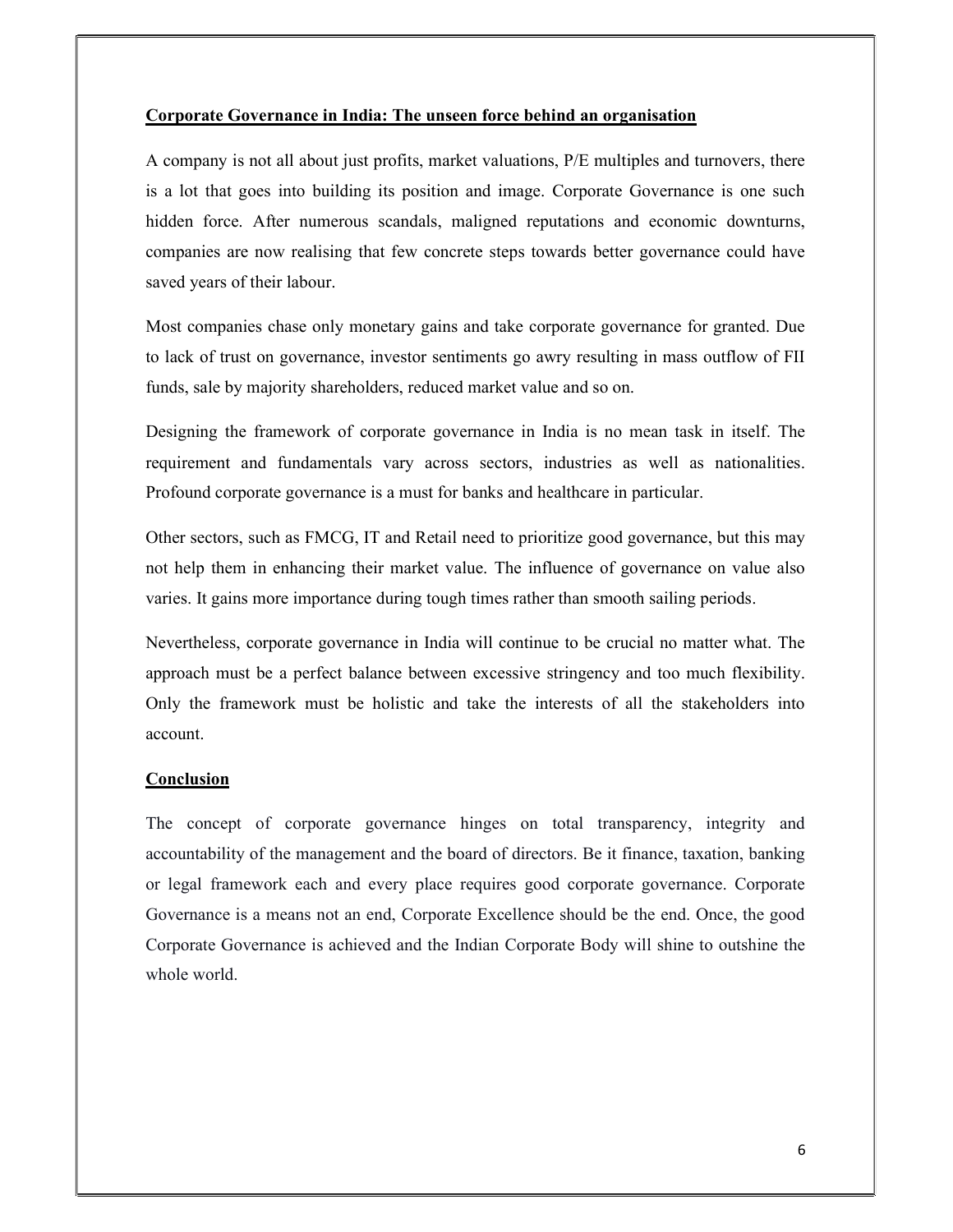Corporate Governance is an increasing trend concept which in future might be able to expand further in India. The type of market India is having now is very different from that of the future. So, it can be said that the theory of corporate governance will be applicable in every company with some more and advanced modifications and policies in India. Business entities will use this concept to raise their (Brand Power) as because,

### "Your brand is what other people say about you when you're not in the room," -Jeff Bezos

Therefore, to apply the above statement, a company must seek and go after the hypothesis of (Corporate governance).

#### References:

Enron Scandal: The Fall of a Wall Street, Enron's shares were worth \$90.75. When it declared bankruptcy on December 2, 2001, they were trading at \$0.26 [Enron Corp. scandal -

A related-party transaction (RPT) is a business deal or arrangement between two parties who are joined by a pre-existing special relationship.

WorldCom exaggerated profits by around \$3 billion in 2001 and \$797 in Q1 2002, and reported a profit of \$1.4 billion instead of a net loss. It filed for bankruptcy on July 21, 2002.

Dimple Grover, Amulya Khurana, Ravi Shankar, the Regulatory Norms Of Corporate Governance in India.

Das, A. and S. Ghosh, 2004. Corporate Governance in Banking System: An Empirical Investigation, Economic and Political Weekly.

A far Afsharipour, a Brief Overview of Corporate Governance Reforms In India, UC Davis Legal Studies Research Paper Series. April 2011.

'Corporate Governance in Vedas and Upnishad' by S. Aishwarya, Shri S.S.S Jain College for women, T. Nagar, Chennai and Ms. Sima Kumari, Assistant Professor, Delhi school of Professional Studies and Research.

'Influence of Ancient Indian Scriptures on Corporate Governance Framework' by Mr. Santosh T.R and Dr. Reji M.A of St. Peters College Kolenchery, Ernakulam, Kerala.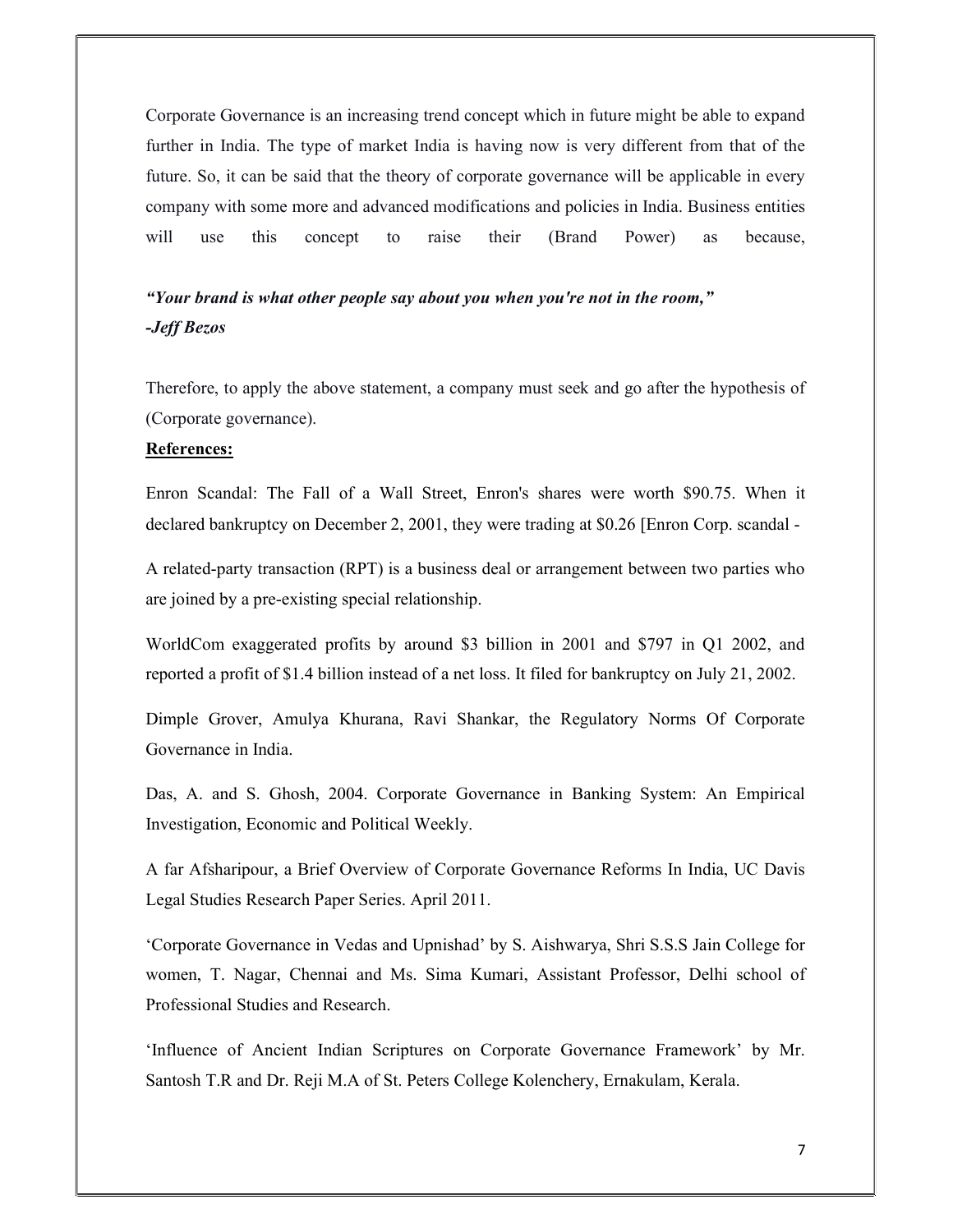## **CORPORATE GOVERNANCE: EVOLVING VISION FOR NEW INDIA**

Corporate Governance is the system by which companies are directed and controlled. Corporate Governance in India is set of internal controls, policy and procedures which form the framework of a company's operations and its dealings with various stakeholders such as customers, management, employees, government and industry bodies. The Board of Directors are mainly responsible for proper management and regulation of the company. Corporate Governance has been gaining greater importance in the modern era of corporate world and will continue to expands its roots in the upcoming future as the people become more and more concerned about the regulation of the corporates and protection of the investor's interest.

"Good Corporate Governance, It's

about being proper and prosper".

This quote by famous author Toba Beta explains the main theme on which Corporate Governance should be based. Corporate Governance is all about balancing individual and societal goals as well as economic and social goals.

**Principles of Corporate Governance: -** Corporate Governance has evolved around certain key principles, which form the base of rules and guidelines set for the corporates.

The basic principles of Corporate Governance in India are as follows: -

1.**Transparency: -** Transparency is an essential component at all levels of operation in a business entity; especially at the top management level, where major decisions are made and where major plans are formulated. It is on the basis of this principle that the corporates are required to publish timely quarterly, annual statements about corporate affairs, so as to keep the investors, general public as well as its customers informed about the operating results. This helps in building public confidence and solidarity that results in the rewards of goodwill, high valuation as well as easy funding sources.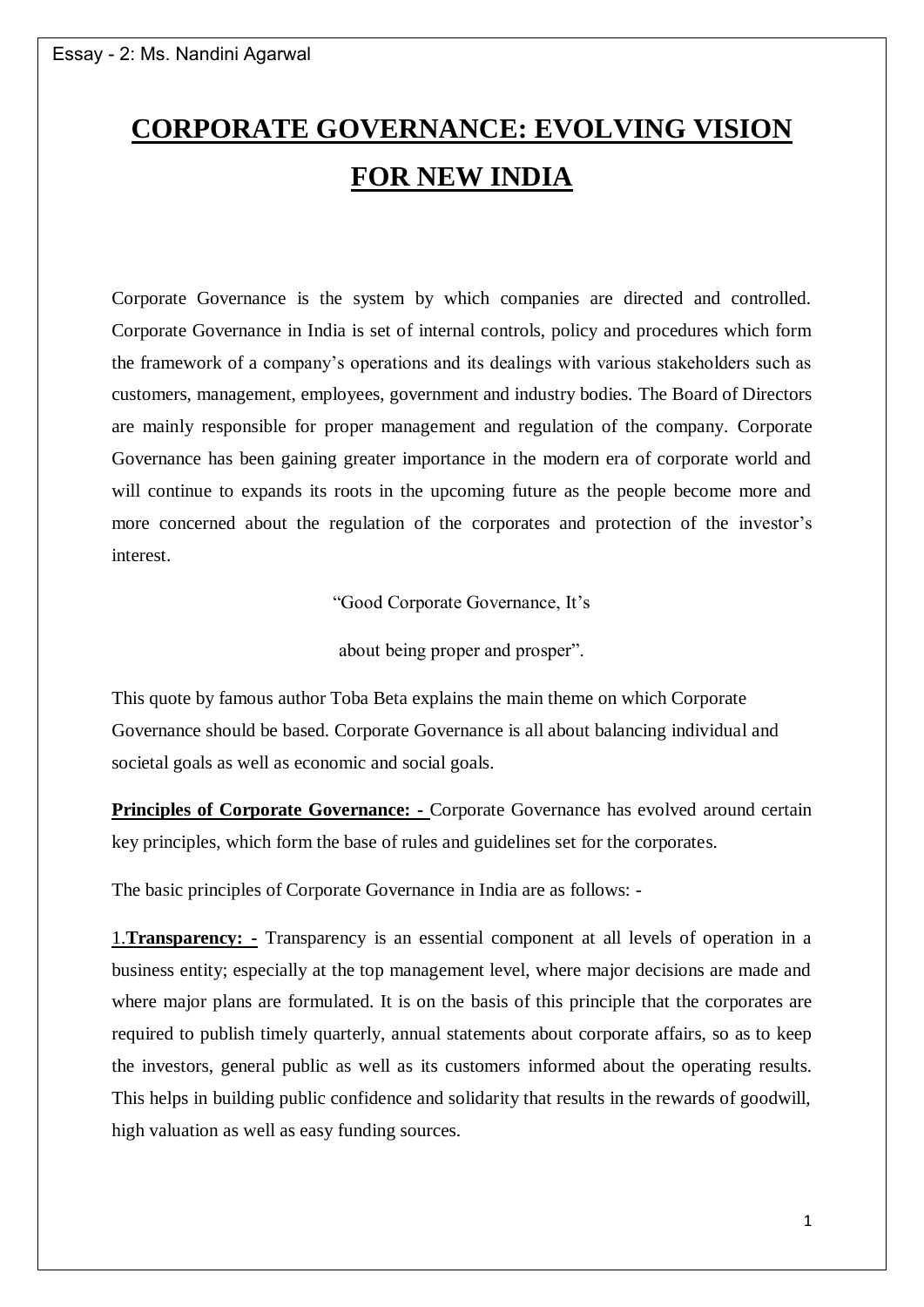**2.Accountability:** - Accountability means a willingness or an obligation to accept responsibility for one's actions. It is a liability to explain the results of one's decisions and provide a reason for the company's actions or conduct. It gives the shareholders as well as the general public confidence in the business that in case that leads to an unfavorable situation, the ones responsible are dealt in an appropriate manner. It holds two main things-

- 1. Ensures that the management is accountable to the board.
- ii.Ensures that the board is accountable to the shareholders.

**3.Independence: -** Independence can be termed as the most important principle of Corporate Governance. Since the Company is an **artificial legal person**, the Board of Directors need to act with integrity and make decisions and form judgements bearing in mind the best interests of the stakeholders. The companies appoint Independent Directors, who are free from any personal interests thereby hampering his ability to make decisions freely.

**4.Social Responsibility: -** Apart from the main principles, social responsibility is an additional principle that obligates the company to fulfil social demands and contribute positively to the society. The first step to social responsibility is to practice good Corporate Governance. Additionally, **The Companies Act,2013** also mandates social responsibility in **Section 135** for companies with certain net worth, turnover or profit criteria.

**Evolution of Corporate Governance in India: -** Emergence of corporate governance happened in India after mid 1996 when economic liberalization and deregulation of business and industries came into picture.1960's was a time of industry set up in addition to existing routine affairs. The period between 1970 to mid-1980 was a time of cost, volume, profit examination, as a vital piece of the cost accounting activities.

Reformations to Corporate Governance in India can be explained as follows: -

The initial phase of India's corporate governance aimed at making Boards and Audit Committees much more transparent and Independent. Efforts of this reform were channeled in number of paths under SEBI and MCA.

**1. CII-1996: -** In 1996, CII taking up the first institutional initiative in the Indian industry took a special step on corporate governance. The aim was to promote and develop a code for companies, be in the public sector or private sectors and all other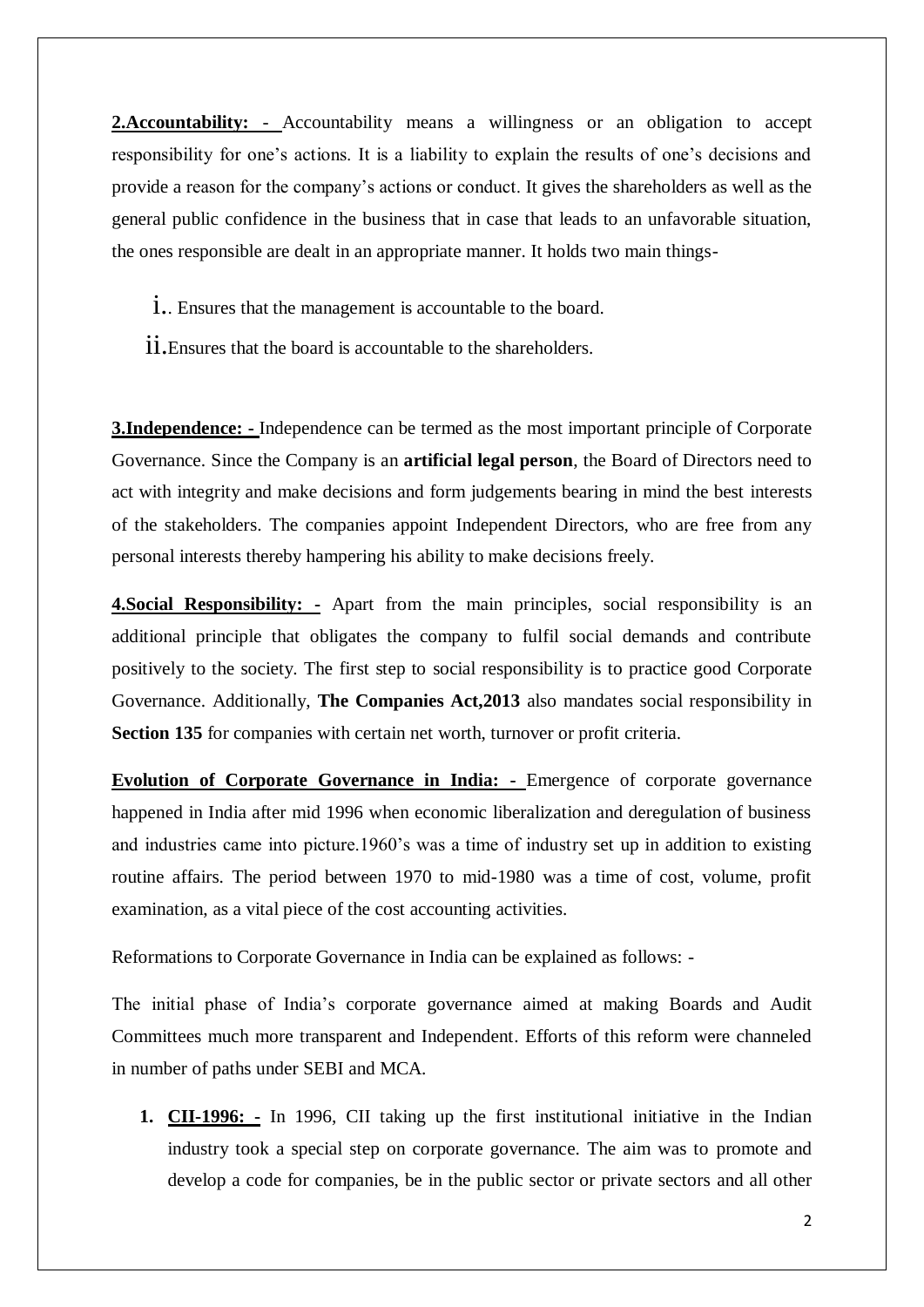corporate entities. The initiative taken by CII addressed the public concern of investors regarding security of interest and concern of investors which includes especially small investors, the promotion of transparency within business and industry. Final Draft of code was introduced in April, 1998.

- **2. Report of Committee on Corporate Governance**: Renowned industrialist, Mr. Kumar Mangalam Birla was appointed by SEBI to provide an aspect towards a concern of insider trading to secure the rights of our investors. The companies were asked to show their annual report separately. The objection was to allow the shareholders to know in which company they have invested and stand with the initiative taken to ensure robust Corporate Governance.
- **3. Clause-49: -** There was realization about the importance of Auditing body to the committee and many specific suggestions were made related to constitution and board Audit Committees. These rules and regulations were mentioned in Clause 49, new section of the listing agreement which came into force in phases of 2000 and 2003.
- **4. Report of the Consultive Group of Directors of Banks (April 2001): -** Reserve Bank of India constituted the corporate governance of directors of banks and financial institutions to review the supervisory roles played by the board of banks and financial institutions and to get feedback on activities of the board that is regarding compliance, disclosure, transparency, and audit committee and also provide with ways for making the role of board of directors much more of effective with a perspective to reduce the risks.
- **5. Report of committee on corporate Audit and governance committee (Dec 2002): -** The committee took the responsibility to analyze and suggest some changes like Statutory Auditor, company relationship, appointment of auditor and audit fee measures to ensure that management and companies put forth a true and fair statement of financial affairs of the company.
- **6. SEBI Report on Corporate Governance (Feb 2003): -** In order to improve governance standards, SEBI introduced a Committee to analyze the role of Independent directors, risk management, director compensation, code of conduct and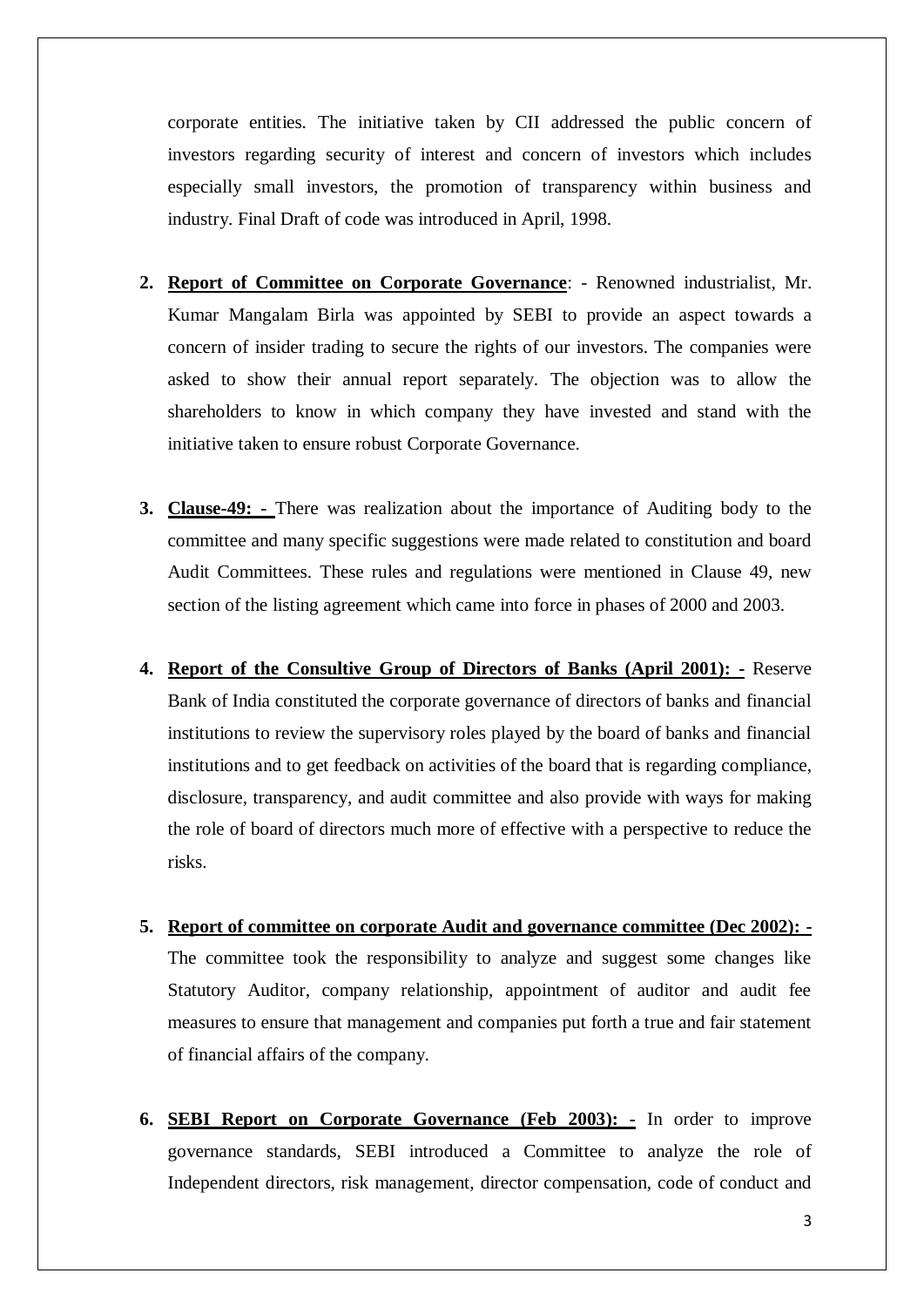financial disclosure. In 2004, after Murthy Committee recommendations in accordance to that SEBI brought changes in Cause 49.

**Second stage of Corporate Governance (Post Satyam Scandal): -** India's corporate community got a shock after Jan 2009 with damaging revelations about colossal fraud and board failures in the financials of Satyam. It can be considered that Satyam Scam worked as a catalyst for Government of India to improve corporate Governance accountability, disclosures and enforcement mechanisms. A reform was brought about in Corporate Governance after Satyam Scam which was seen with the introduction of **Class Actions Suits.**

**Essentiality of Corporate Governance in India:** - The need for corporate governance has increased because of the emerging concerns about the non-compliance of standards of financial reporting and accountability by boards of directors and management of companies inflicting heavy losses to investors. Following are the needs of corporate governance in India: -

- **1. Changing ownership structure: -** A company has a large number of shareholders spread across multiple locations with myriad views, attitudes towards corporate affairs. In order to protect the rights of investors, a practical implementation of rules and regulations through a code of conduct of corporate governance is required.
- **2. Boosting Confidence:** Due to several scams, the confidence of the shareholders was shaken abruptly. It was through corporate governance that the confidence of the investors was tried to be restored.
- **3. Social Responsibility: -** Corporates exist in a society and it is the moral duty of the corporates to contribute positively to the society in which they operate. Society expects them to take care of environment, pollution, sustainable development etc. Fulfilment of all these is only possible with corporate governance. Government is bringing changes in provisions relating to social responsibility for effective implementation of it.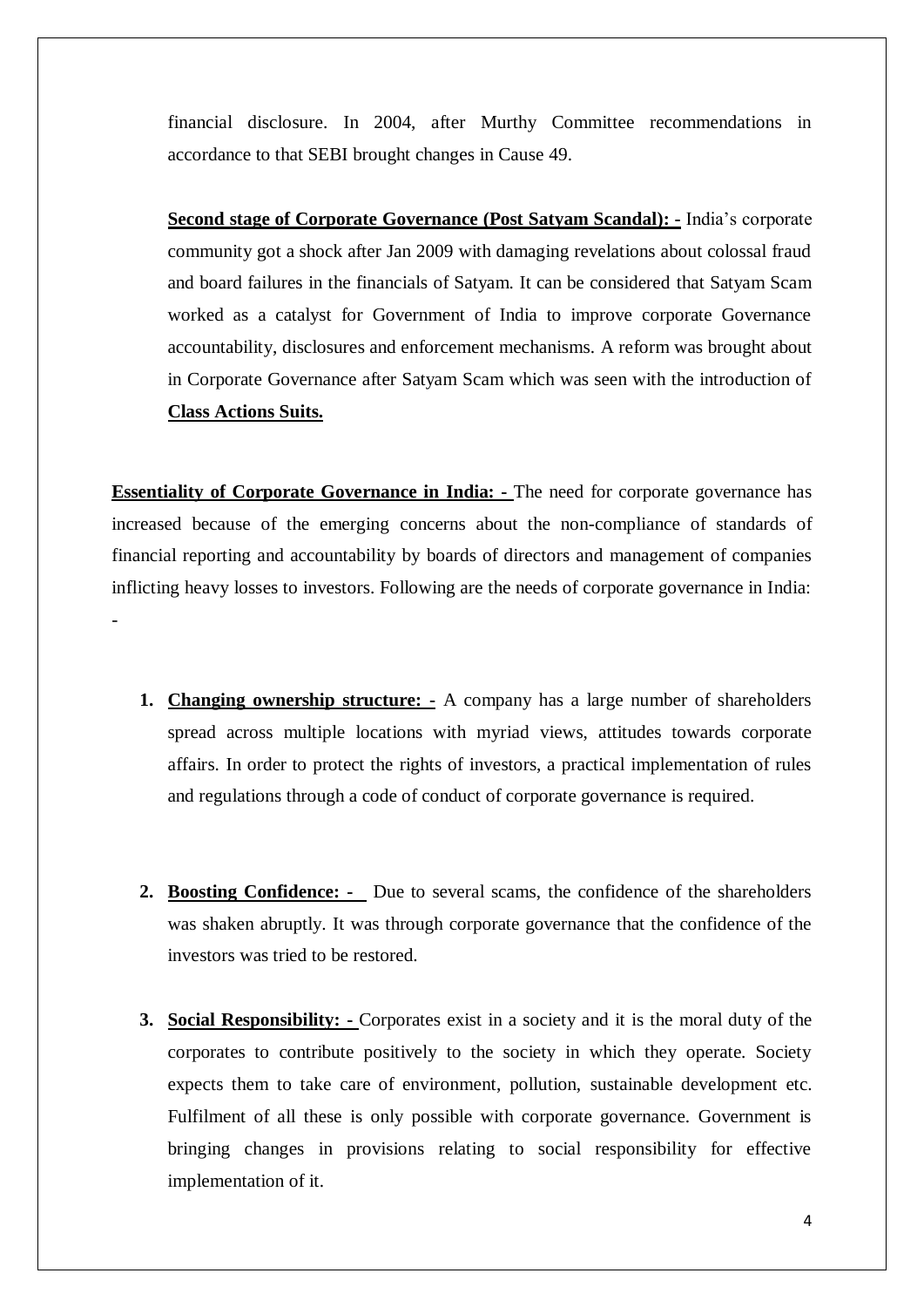- **4. Globalization: -\_** As the globalization is increasing, global borders are diminishing and the trade barriers are being lifted up constantly. This had led to listing of Indian companies in International Stock Exchanges and vice versa. This triggers the need for corporate governance in India to structure the companies at par with the international level as the international capital market recognizes companies well managed according to standard codes of corporate governance. Good Corporate Governance also boosts **Foreign Institutional Investment (FII)** which ultimately leads to the growth of GDP of India.
- **5. Efficiency of Management:** A strong corporate is indispensable for a vibrant stock market. Insider Trading is a destruction of stock market. Lack of efficient code of conduct for corporate governance points out to the need for corporate governance. Corporate Governance helps the organization in maintaining its efficiency of operations through imposition of various rules and regulations.
- **6. Huge Increase in Top Management Compensation:** In the last decades it was observed that there had been a greater increase in the monetary payments of top-level corporate executives. Prior to Corporate Governance there was no justification for exorbitant payments to top ranking managers out of corporate funds. This factor necessitates corporate governance to curb the ill-practices of top management of companies.

**Regulatory Framework of Companies in India: -** The Indian statutory framework has, by and large, been in consonance with the international best practices of corporate governance. Broadly speaking, the corporate governance mechanism in India is enumerated in the following enactments: -

**1. The Companies Act,2013: -** The Companies Act is administered by Ministry of Corporate Affairs (MCA) and is currently enforced by Company Law Board (CLB). The new Companies Law contains provisions related to good corporate governance like Composition of Board of Directors, Admitting Woman Director, Admitting Independent Director, Directors Training and Evaluation, Constitution of Audit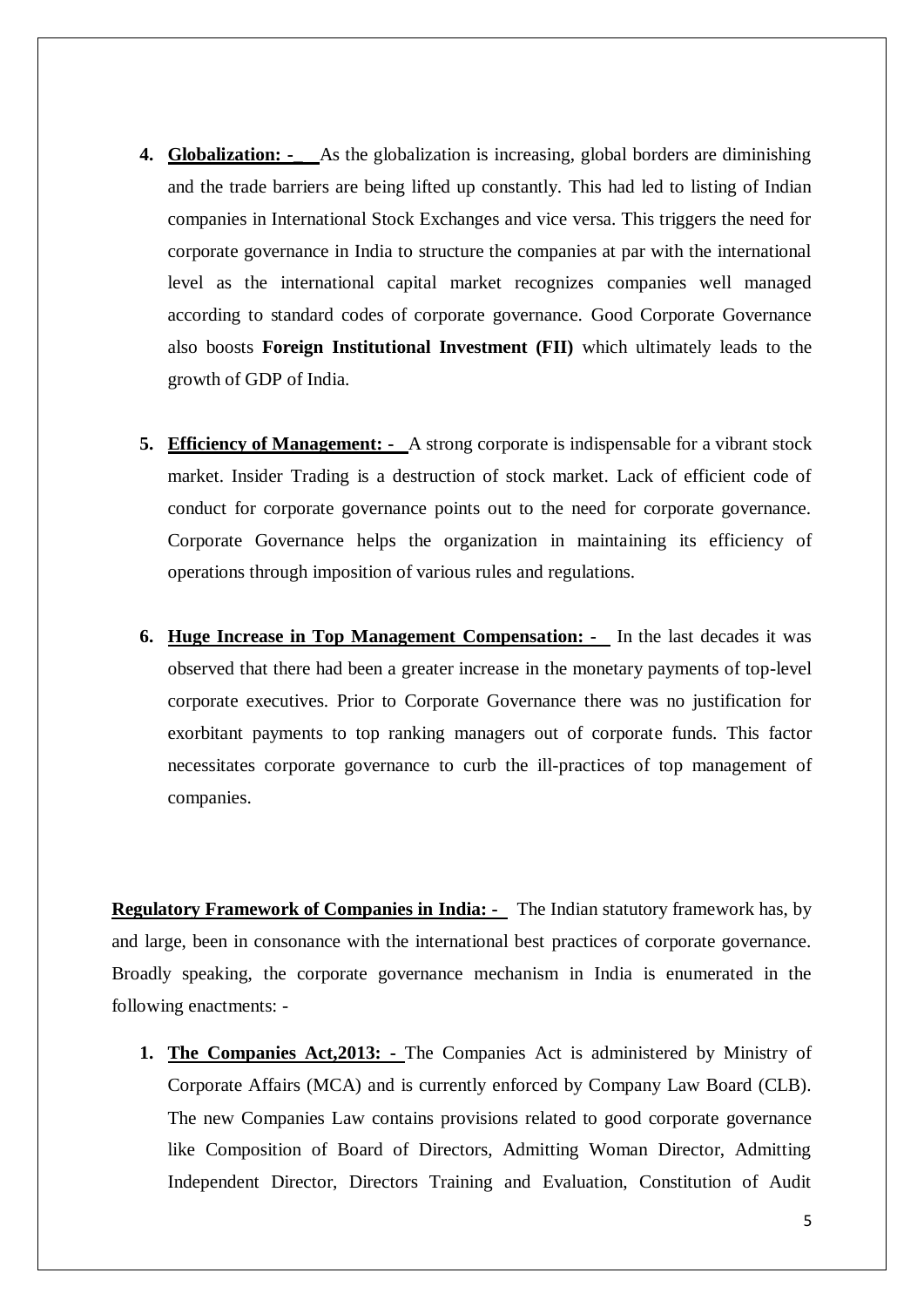Committee, Internal Audit, Risk Management Committee, SFIO Purview, Subsidiaries Companies Management, Compliance center etc. All such provisions of new Companies Law are instrumental in providing a good Corporate Governance structure. Other important sections include **Sec 134** which mandates to attach a report to every financial statement by Board of Directors including director's responsibility statement, **Sec 139 to Sec 147** which provides provisions relating to Company Audit, **Sec 177** which requires every listed company or any other company to constitute an Audit committee, **Sec 187** which mandates the director to disclose his interest in any company, body corporates, firms or other association of individuals, **Sec 197 and Sec 198** which defines the limit of managerial remuneration to curb the exorbitant top management compensation. This list of sections is inclusive and incudes many other sections.

Besides this, the Central Government has also established the **National Financial Reporting Authority** under this act to regulate the auditing profession and provide greater transparency and reliability.

- **2. Securities Exchange Board of India: -** SEBI is a regulatory authority established on April 12, 1992 with the main purpose of curbing the malpractices in the financial market and protecting the interest of its investors. In order to ensure good governance SEBI came up with detailed Corporate Governance Norms. A contentious aspect of SEBI's power concerns its authority to make rules and regulations. As per the new rules, the companies are required to get shareholder's approval for Related Party Transactions. **Clause 35B of Listing Agreement** is being amended by SEBI to provide e-voting option to its shareholders on all general meetings. **Clause 40 of the Listing Agreement** was also amended which forbids independent directors from being eligible for any kind of stock option. **Whistle blower** policy was also added in the revised clause. By doing so, a closer step is provided to strengthen the Corporate Governance Norms in India.
- **3. Standard Listing Agreement of Stock Exchanges: -** The Listing Agreement is the basic document which is executed between the companies and Stock Exchange when companies are listed on the stock exchange. The Listing Agreement comprises of 54 clauses stating Corporate Governance which companies have to follow and in case of failing to such, companies have to face disciplinary actions, suspension and delisting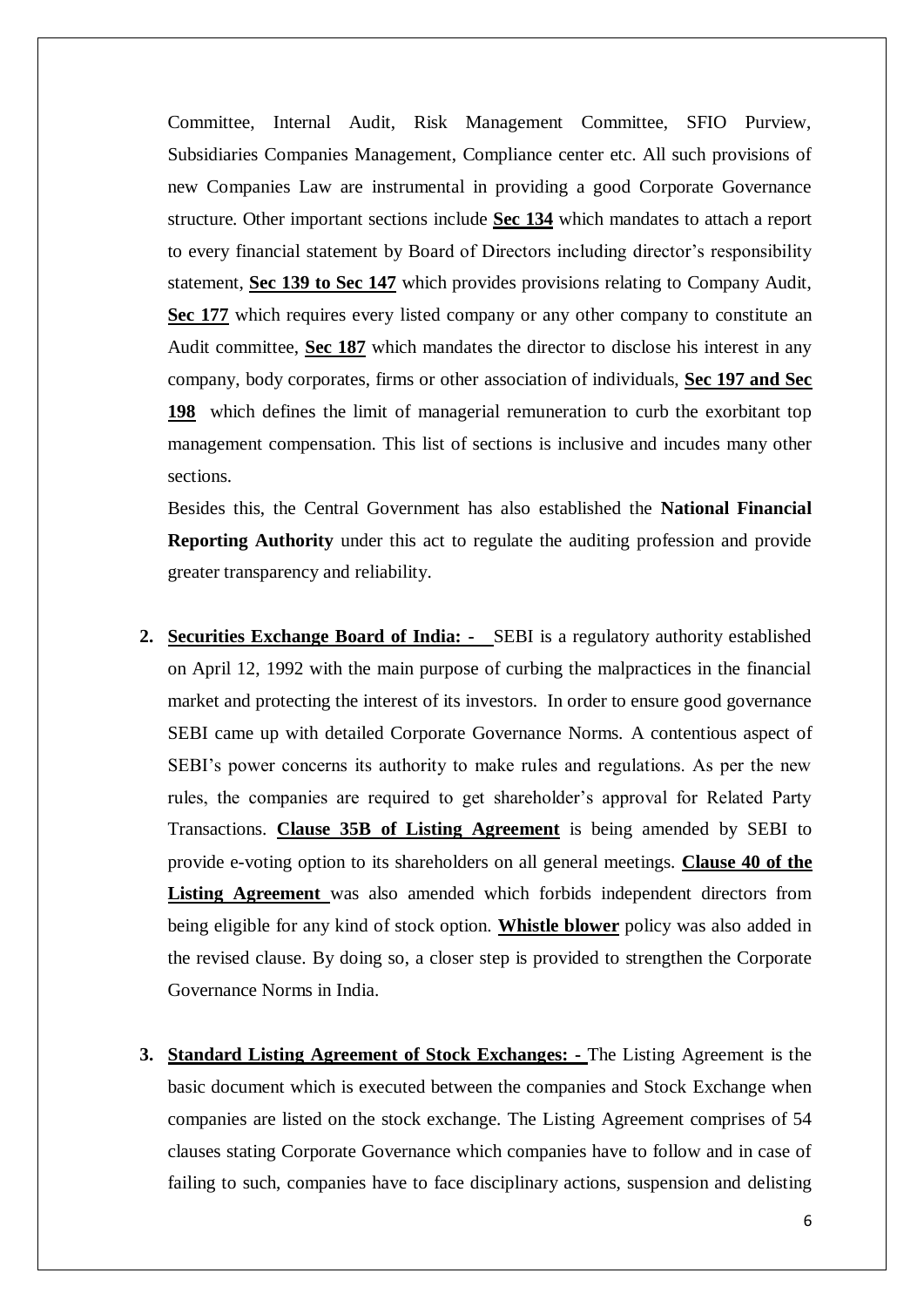of securities. The companies also have to make certain disclosures and act by the clauses of the agreement.

- **4. Accounting Standards issued by ICAI: -** Accounting Standards are policy documents issued by expert accounting body or by the government or other regulatory body covering the aspects of recognition, measurement, presentation and disclosure of accounting transactions. Section 133 of the Companies Act,2013 states that the Central Government may prescribe accounting standards as recommended by ICAI. Accounting Standards are provided so that good Corporate Governance can be ensured in a company. Also, there are IND-AS, which are converged to the International Financial Reporting Standards so as to maintain uniformity and boost investor's confidence.
- **5. Secretarial Standards issued by ICSI:** Secretarial Standards are set of principles for convening and conducting the meeting of the Board of Directors and related matters. Section 118(10) of the Companies Act,2013 provides that every company should observe Secretarial Standards with respect to General and Board Meetings. In total there are 10 secretarial standards issued by ICSI till date. They provide better disclosures and transparency to shareholders and boosts their confidence on corporate sector and enables better supervision and monitoring.

**Issues concerning Indian Corporate Governance System and their solutions: -** In the last decade, the frequency of corporate frauds and governance failures that have dotted the global corporate map have witnessed comparably vigorous efforts of improving corporate governance. Below are few issues affecting corporate governance practices in India: -

1. **Getting the Board Right: -** Boards play a role as the cornerstone for good corporate governance. This requires a healthy mix of executive and non-executive directors. The challenge lies in ingraining governance in corporate culture so that there is improving compliance **"in spirit".** There is a need for innovative solutions such as rating board diversity, using performance evaluation as a minimum benchmark for director appointment.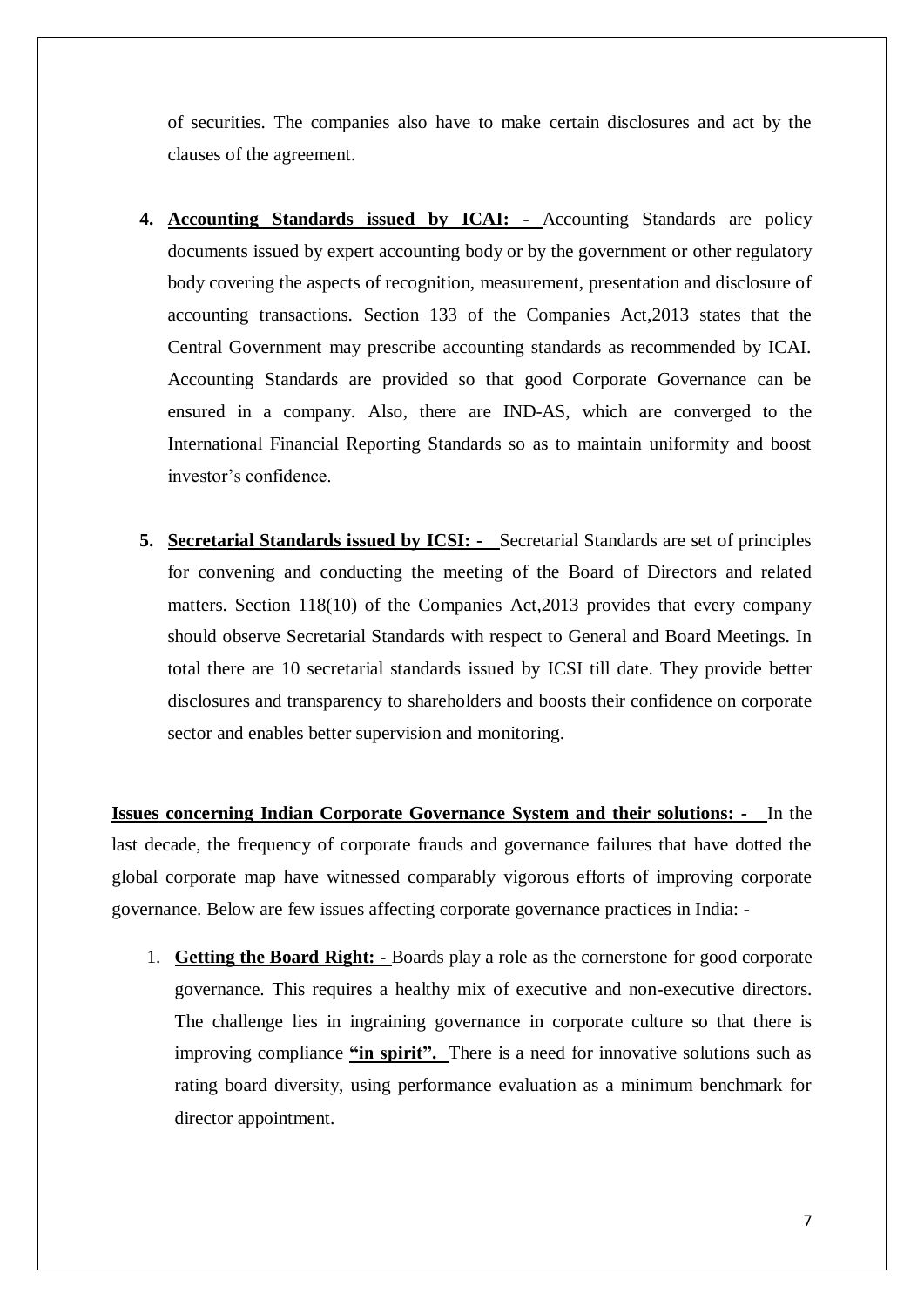- 2. **Performance Evaluation of directors:** Although the existing legislation covers performance evaluation, it is still a burning issue in the current times. Evaluation is a sensitive subject and public disclosures may run counter-productive. In a peer review situation, to avoid scrutiny, negative feedback may not be shared. To negate this behaviour, the role of Independent Directors in performance evaluation is the key.
- 3. **Ethical Issues:** Presently, it is necessary to follow up ethical values. The body should work in such a way that they do not cheat stakeholders' interest and use their authority and power in such a way to benefit financial health of investor and goodwill of company as well. These can also be a milestone in teaching and motivating directors to follow good governance practices.
- 4. **Founder's Control and Succession Planning: -** In India, founders' ability to control the affairs of the company has the potential of derailing the entire corporate governance system. Unlike developed economies, in India, identity of the founder and the company is often merged. The best way to tackle this is widen the shareholder's base as the investors pump in capital, founders are forced to think about a succession plan and step away with dignity.
- 5. **Privacy and Data Protection: -** As a key aspect of risk management, privacy and data protection is an important governance issue. In the era of digitalization, a sound understanding of the fundamentals of cyber security must be expected from every director. The board must invest a reasonable amount of time and money in order to ensure the goal of data protection is achieved.

**Future Aspects of Corporate Governance in India: -** Corporate Governance reforms have significant importance for India which is moving towards a more transparent and accountable system of economic governance. India is among the first country to implement mandatory Corporate Social Responsibility spending and this Indian Model will set precedence for other countries in the world, for strategic implementation of corporate governance policies. Examples of the CSR policy of India can be seen during the Covid Pandemic—**Reliance Industries Ltd.** contributed Rs 500 crore to the PM CARES fund as well as set up India's first COVID hospital in Mumbai, also **HUL** contributed Rs 100 crores towards helping India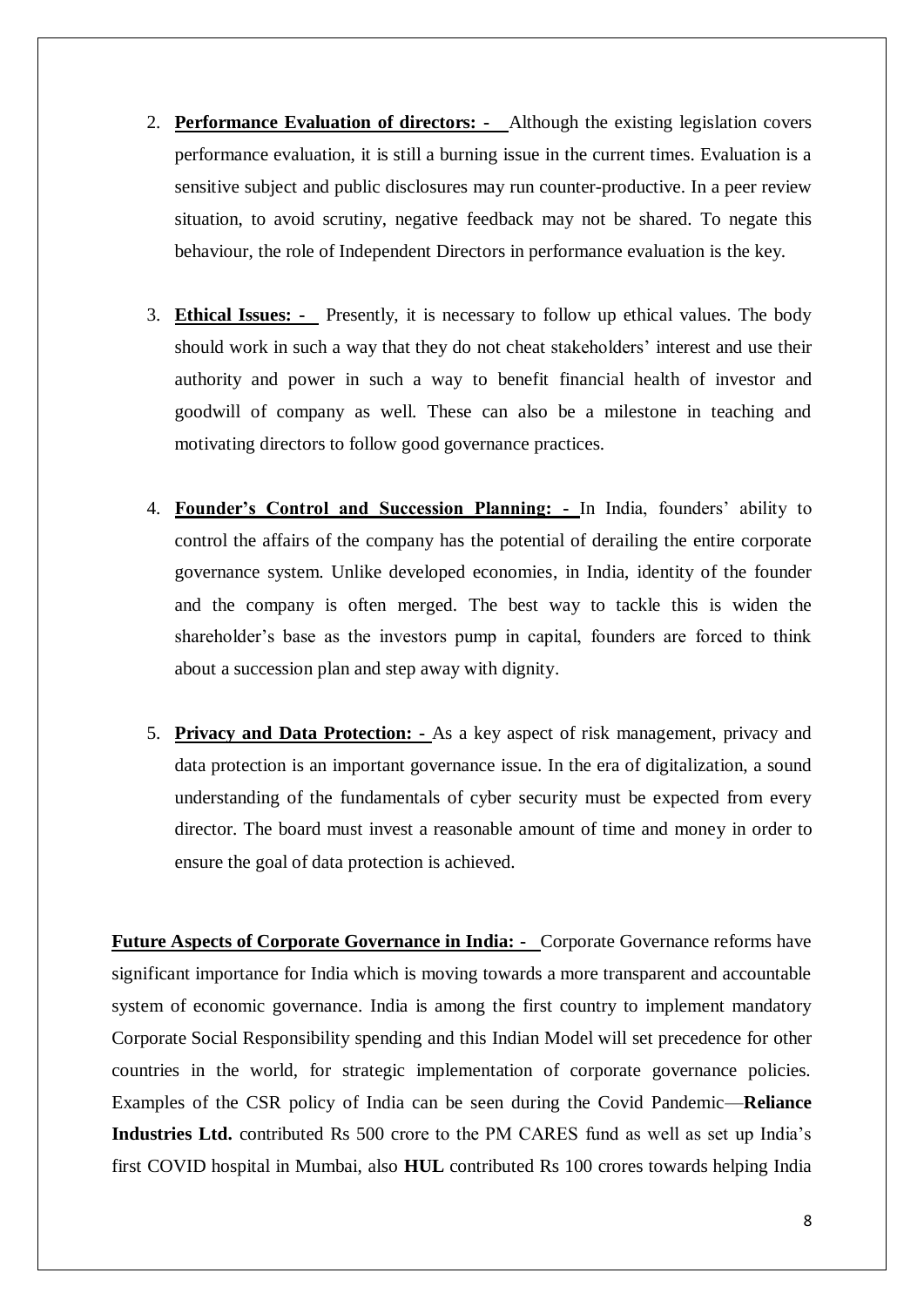during the pandemic and along with that provided over 1 crore soaps and sanitizers to the vulnerable communities. Corporate Governance is an increasing trend concept which in future might be able to expand further in India. Many CEO'S now feel that their companies need financial and human capital to develop the standards necessary to survive international competition. They are well aware that such capital will not be available in a non-transparent corporate regime that is of international quality of disclosures and accountability. In the coming times, corporate governance will be applicable in every company with advanced modifications and policies in India. Business Entities will use this concept to enhance their brand value as,

#### *"Your Brand is what other people say about you when you're not in the room"- Jeff Bezos.*

**Conclusion: - The more the level of corporate governance, the stronger is the company in the eyes of the shareholders**. It is evident that good governance practices must be effectively implemented and enforced preferably by self-regulation and voluntary adoption of ethical code of business conduct and if necessary, through relevant laws and regulations. Corporate Governance imbibes the much-required transparency in the corporates. Further, in the context of liberalization and globalization there is a growing realization in the emerging economies including India that a country's business environment must be maintained and operated in a manner that is conducive to investor's confidence. Corporate Governance is beyond the realm of law. It cannot be enforced by legislations alone and needs mental revolution in order to raise the standards of corporate governance. The real onus of achieving the desired level of corporate governance lies in the proactive initiatives taken by the companies themselves and not any external measures. Much more needs to be done to ensure the entrenchment of good governance standards, such as improving leadership. Indeed, there is a need for advocacy and awareness.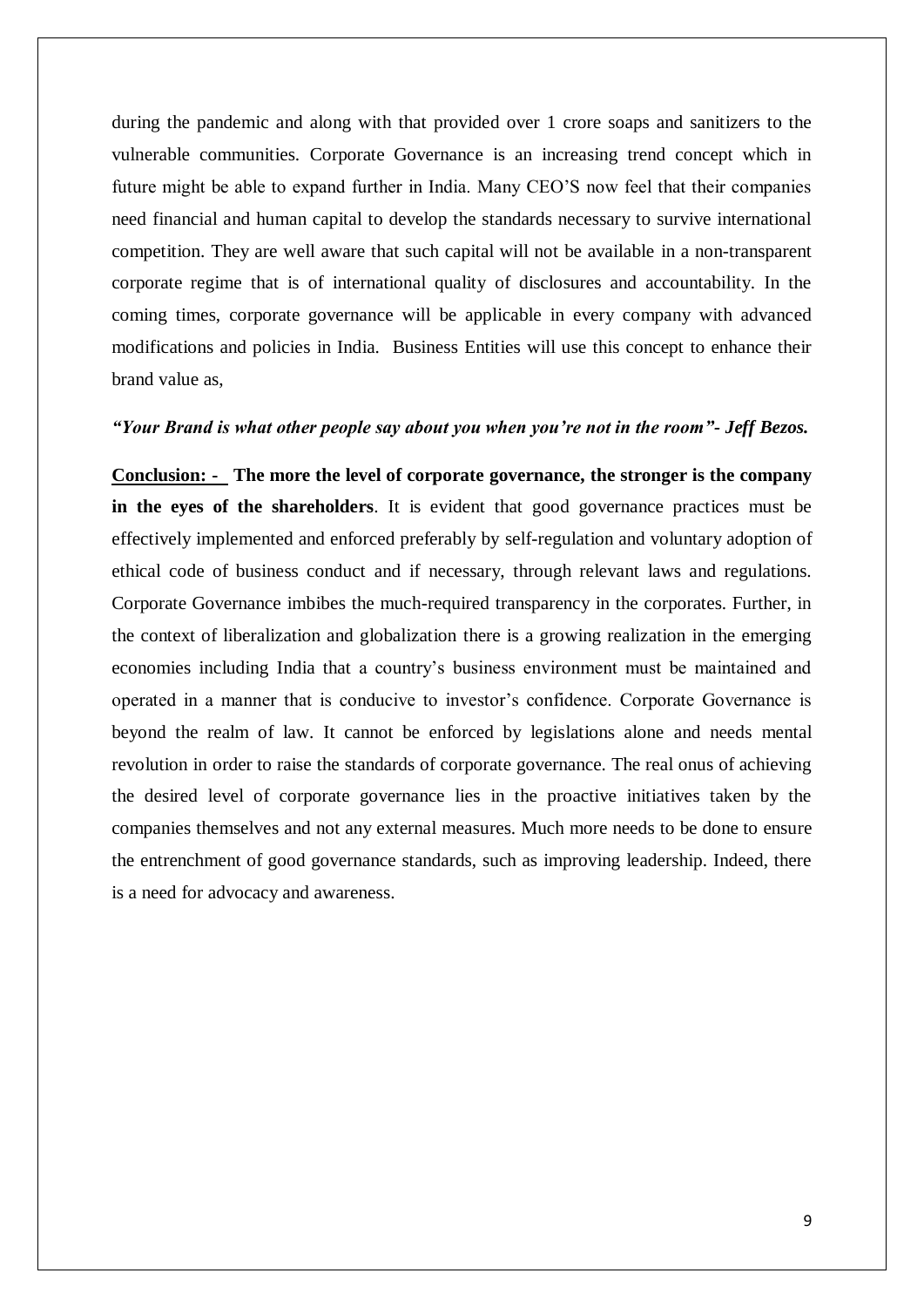# <u>कॉर्पोरेट शासन: नए भारत के लिए विका</u>सशील दृष्टिकोण

"21 वी सदी के युग में भारतीय अर्थव्यवस्था व कम्पनियों को मजबूत बनाने के लिए कॉर्पोरेट शासन आवश्यक है" -पधानमंत्री श्री नरेन्द्र मोदी

आज वर्तमान समय के अंदर कॉर्पोरेट शासन का प्रचार व प्रसार काफी व्यापक स्तर पर हो रहा है क्योंकि कॉर्पोरेट शासन के माध्यम से ही किसी भी कंपनी का कारोबार बड़े ही सुयोग्य तरीके से चलाया जा सकता है। ताकि वह कंपनी आने वाले समय के अंदर व्यापार के क्षेत्र में अपना अच्छा प्रदर्शन कर सके और उसे भविष्य में काफी लाभ प्राप्त हो। यदि कम्पनी को लाभ प्राप्त होता है तो इसे निश्चित तौर पर वहां पर कार्य करने वाले कर्मचारियों का आत्मविश्वास बढ़ेगा और इसके साथ ही वह आने वाले समय के अंदर और भी अच्छे व अनुशासनात्मक तरीके से कार्य करने का प्रयास करेंगे। इस तरह से आज भारत के अंदर भी सभी कंपनियों को यदि वैश्विक स्तर पर अपनी एक विशेष पहचान बनानी है तो उसके लिए कॉर्पोरेट शासन का होना काफी ज्यादा जरूरी है क्योंकि यदि इसके नियमों का पालन आज भारत की कंपनियों के द्वारा किया जाता है तो निश्चित तौर पर इससे नए भारत का निर्माण होगा और इससे भारत विकासशील राष्ट्रों की श्रेणी से निकलकर विकसित राष्ट्रों की श्रेणी में शामिल होगा जोकि प्रत्येक भारतवासी के लिए बड़े गर्व की बात होगी और हम भी स्वयं को भारतवासी कहने में गर्व महसूस करेंगे। इसलिए आज हम सभी को भारत को एक विकसित राष्ट्र बनाने के लिए देश के अंदर सभी कंपनियों के अंदर कॉर्पोरेट शासन के नियमों का पूर्ण रुप से पालन करने के लिए जनता से आह्वान करना होगा ताकि सभी उद्योगपति अपनी कंपनियों के अंदर और कॉर्पोरेट शासन के तरीको का इस्तेमाल करके भारत के विकास के अंदर अपना योगदान दें सके।

### 1.कॉर्पोरेट शासन से कार्यस्थल पर नैतिकता में बढ़ावा-:

आज वर्तमान समय के अंदर यदि भारतीय कंपनियों के द्वारा कॉर्पोरेट शासन के नियमों का पूर्ण रुप से पालन किया जाता है तो इससे वहां पर कार्य करने वाले सभी कर्मचारियों के अंदर एक नैतिकता का भाव उत्पन्न होगा और जिससे वे अपने काम के अंदर अच्छे ढंग से प्रदर्शन करने का प्रयास करेंगे ताकि वे अपनी कंपनी को आगे ले जाने में अपनी एक महत्वपूर्ण भूमिका का निर्वहन कर सकें। इसलिए आज भारत के अंदर कॉर्पोरेट शासन कंपनियों के अंदर विकसित होता हुआ दिखाई दे रहा है और आज यहां की कंपनियों के कार्यस्थल की यदि बात की जाए तो वहां पर सभी कर्मचारी बड़े ही लगन के साथ कार्य कर रहे हैं और उनमें नैतिकता का एक भाव पूर्ण रूप से उत्पन्न हो चुका है और वे बड़े ही सुयोग्य तरीके से हर काम को करने का प्रयास कर रहे हैं। इससे अवश्य ही कंपनी को लाभ की प्राप्ति होगी और वह कंपनी आने वाले समय के अंदर भारत ही नहीं बल्कि विश्व तक आगे आ पाएगी और इससे भारत के अंदर काफी ज्यादा विकास होने की संभावना है। इस तरह से कॉर्पोरेट शासन से आज कार्यस्थलों पर नैतिकता में बढ़ावा हो रहा है। जोकि भारत के विकास के हित में है।

### <u>2.भारतीय कंपनियों को आर्थिक नुकसान से बचाने के लिए कॉर्पोरेट शासन आवश्यक-:</u>

आज वर्तमान समय के अंदर यदि बात की जाए तो भारतीय कंपनियों के मालिकों के द्वारा निवेश किया गया पैसा कई बार डूब जाता है क्योंकि वह बिना सोचे समझे और सटीक रणनीति न होने के कारण अपने पैसे को किसी जगह पर लगा देते हैं और जिस कारण से उन्हें नकसान होने का खतरा भी बहुत ज्यादा बढ़ जाता है। परंत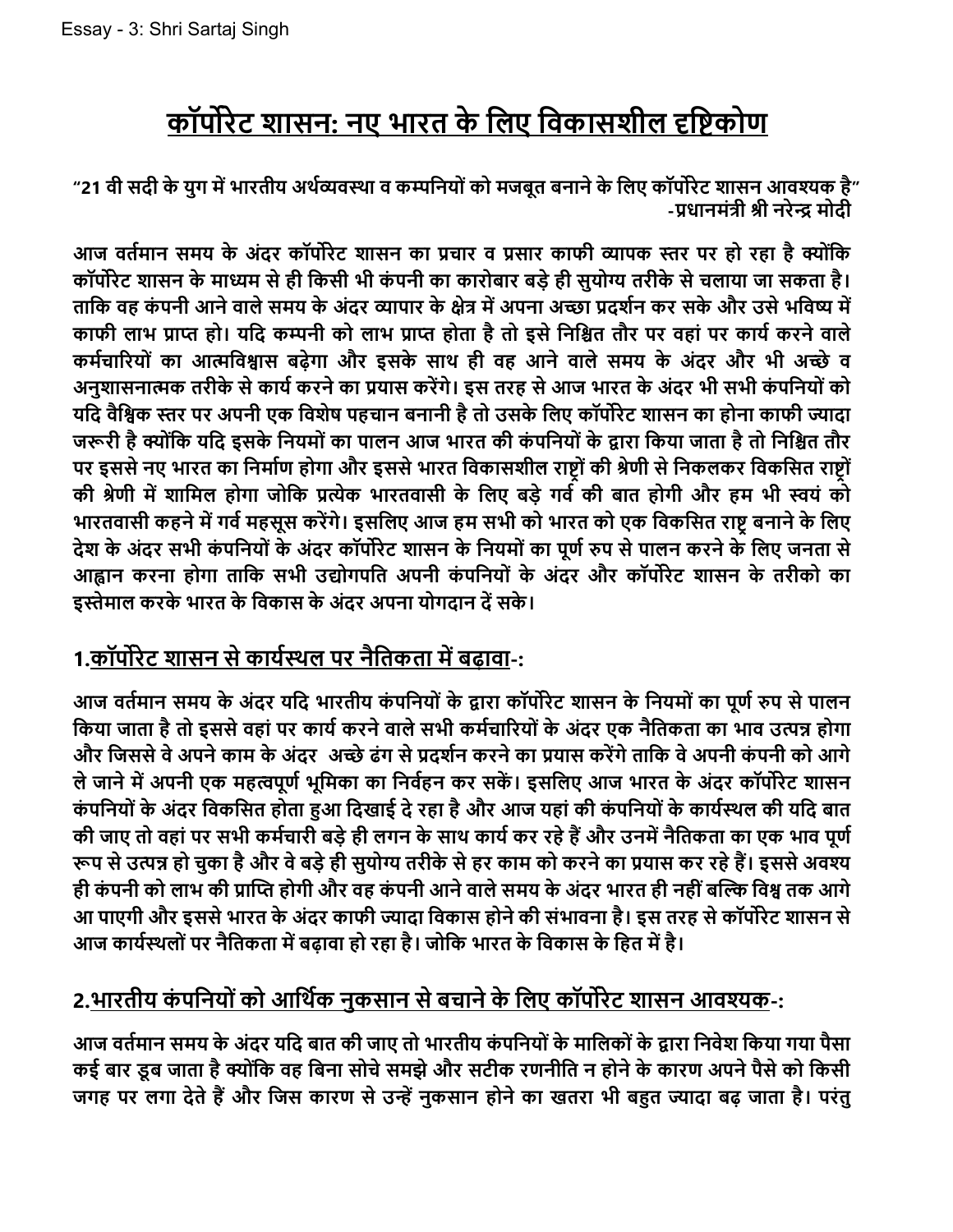कॉर्पोरेट शासन यदि भारतीय कंपनियों के अंदर लागू होगा इससे निश्चित तौर पर कंपनी का मालिक जब भी किसी जगह पर अपना पैसा निवेश करेगा तो वह पहले उस क्षेत्र के माहिर व्यक्तियों के साथ बातचीत करेगा और उन्हें अपने लक्ष्य के बारे में बताने का प्रयास करेगा कि वह किन लक्ष्यों को लेकर अपना धन यहां पर निवेश करना चाहता है तो उसके बाद ही वे अपना धन वहां पर निवेश करने के बारे में विचार करेगा। यदि उस क्षेत्र के माहिर व्यक्ति उसे इस बात की आज्ञा देते हैं कि वह वहां पर पैसा लगा सकता है और उसे भविष्य में आने वाले समय में लाभ होगा तो निश्चित तौर पर कॉर्पोरेट शासन होने के साथ उसे भविष्य के अंदर किसी प्रकार का नकसान नहीं होगा और वह निवेश किए गए पैसे से काफी ज्यादा लाभ प्राप्त करेगा और इससे भारतीय कंपनियों को किसी भी प्रकार का भविष्य के अंदर घाटा नहीं देखना पड़ेगा। इसलिए आज वर्तमान समय के अंदर भारतीय कंपनियों को पूर्ण रूप से यदि घाटे से बचाना है यहां पर कॉर्पोरेट शासन को पूर्ण रूप से लागू करना होगा। इसी के बलबूते पर आज भारतीय कंपनियों के पैसे को डूबने से बचाया जा सकता है।

### 3.भारतीय शेयर निवेशकों को कॉर्पोरेट शासन से लाभ-:

आज वर्तमान समय के अंदर भारतीय जनता के द्वारा कम समय के अंदर ज्यादा लाभ कमाने के लिए शेयर बाजार में काफी ज्यादा निवेश किया जा रहा है और कई बार यह निवेश जब हम जल्दबाजी में कर देते हैं तो हमारे इसमें पैसे डूबने की संभावना काफी ज्यादा बढ़ जाती है और हमें कई बार हमें काफी भारी नुकसान भी उठाना पड़ता है। परंतु आज वर्तमान समय के अंदर जब से कॉर्पोरेट शासन का नियम भारत के अंदर लागू किया गया है और जनता को यह समझाने का प्रयास किया जा रहा है कि वह कॉर्पोरेट शासन के नियमो अनुसार ही अपने निवेश को करें तो इससे निश्चित तौर पर शेयर निवेशकों को काफी ज्यादा लाभ हो रहा है और अब वे बड़ी ही सोच समझ के साथ शेयर बाजार के अंदर अपने पैसे को लगाते हैं। वह उसी शेयर को खरीदने का प्रयास करते हैं जिससे कि उन्हें भविष्य के अंदर लाभ प्राप्त करने की उम्मीद होती है और यह सब तभी संभव हो पाया है जब कॉर्पोरेट शासन का भारत के अंदर पूर्ण रूप से प्रचार व प्रसार हुआ है और इससे निश्चित तौर पर आज भारत की जनता व बड़ी-बड़ी कंपनियों के मालिक काफी ज्यादा लाभ प्राप्त कर रहे हैं और उनका यही मानना है कि यदि कॉर्पोरेट शासन भारत के अंदर लागू न होता तो शायद उनका पैसा डूब सकता था। परंतु इसकी वजह से आज हम काफी ज्यादा लाभ प्राप्त कर पा रहे हैं।

### 4.कॉर्पोरेट शासन से भारतीय जनता को फायदा-:

आज वर्तमान समय में भारत के अंदर काफी बड़ी संख्या के भीतर गरीब जनता निवास करती है और यहां पर बहुत सारी जनता के पास धन का अभाव है। इसलिए आज यदि कोई व्यक्ति धन कमाना चाहता है और किसी कार्य को शुरू करके उससे लाभ प्राप्त करना चाहता है तो उसे निश्चित लाभ प्राप्त करने के लिए अपने कार्य स्थल पर कॉर्पोरेट शासन के नियमों को पूर्ण रुप से लागू करना होगा। आज कॉर्पोरेट शासन भारत के अंदर लाभ प्राप्त करने के लिए काफी ज्यादा आवश्यक है। आज भारत के गरीब जनता यदि कुछ धन अर्जित करना चाहती है तो उसे इस बात का संकल्प लेना होगा कि उसे अपने प्रत्येक कार्य के अंदर कॉर्पोरेट शासन को पूर्ण रुप से लागू करना होगा तभी वे अपने शुरू किए गए कार्य के अंदर पूर्ण रुप से लाभ प्राप्त कर पाएगी और इससे निश्चित तौर पर भारत की अर्थव्यवस्था को मजबूती मिलेगी और भविष्य में भारत वैश्विक स्तर पर अपनी एक विशेष पहचान बना लेगा। इस तरह से आज वर्तमान समय के अंदर कॉर्पोरेट शासन को भारत में पूर्ण रूप से लागू करने की जरूरत है ताकि इससे भारत निरंतर विकास के मार्ग पर अग्रसर रह सके।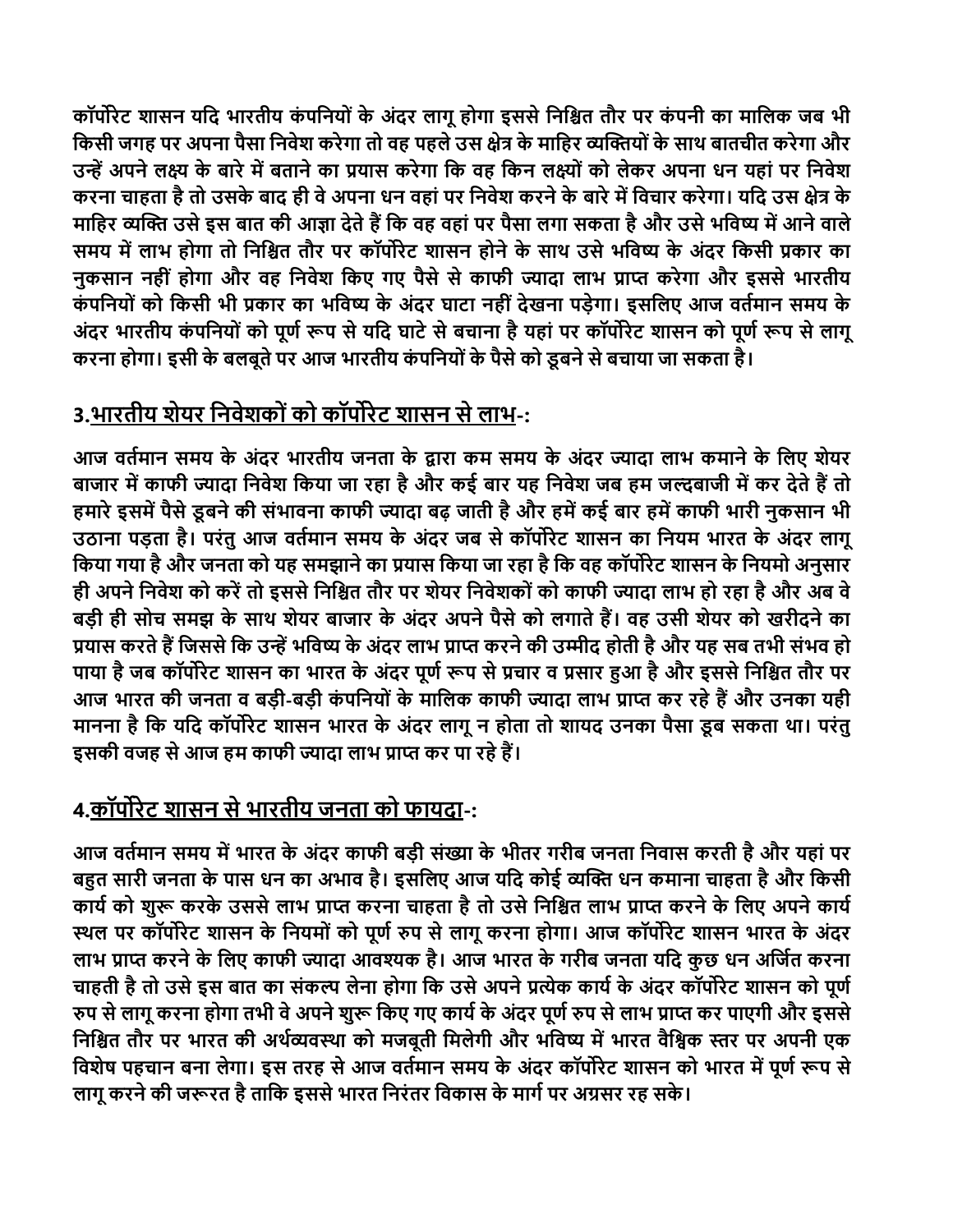### <u>5.भारतीय अर्थव्यवस्था को मजबूत करने के लिए कॉर्पोरेट शासन की आवश्यकता</u>-:

आज वर्तमान समय के अंदर भारत की अर्थव्यवस्था कोविड-19 महामारी के कारण काफी ज्यादा ढगमगा गई है। इसे यदि आज हमें पूर्ण रुप से सही करना है तो हमें कॉर्पोरेट शासन के नियमों को अपने व्यापार में लागू करना होगा ताकि हम ज्यादा से ज्यादा अपनी चीजों का निर्यात विदेशों को कर सकें और अपना पैसा जो हम विदेशों में लगा रहे हैं उससे ज्यादा से ज्यादा लाभ प्राप्त हो सके और भारतीय कंपनियां आने वाले समय के अंदर पूर्ण रूप से फायदे के अंदर आ सके। इससे निश्चित तौर पर भारतीय कंपनियों काफी ज्यादा आर्थिक लाभ होगा और यदि भारतीय कंपनियों को आर्थिक लाभ होगा तो वे अपने देश के अंदर टैक्स के माध्यम से पूर्ण रुप से सहयोग करने का प्रयास करेगी और इससे भारत की अर्थव्यवस्था पूर्ण रूप से मजबूत होगी। इसलिए कॉर्पोरेट शासन आज भारतीय अर्थव्यवस्था को मजबूत बनाने में अपनी एक विशेष भूमिका निभा रहा है और इससे भविष्य में उम्मीद की जा रही है कि जल्द भारत की अर्थव्यवस्था जोकि कोविड-19 महामारी के कारण खराब हुई थी वह पूर्ण रुप से सही होगी और भविष्य के अंदर भारत वैश्विक स्तर पर जीडीपी के अंदर सबसे आगे होगा और हम विकासशील राष्ट्रों की श्रेणी से निकल विकसित राष्ट्रों की श्रेणी में शामिल हो सकेंगे। जोकि सभी भारतीय नागरिको के लिए बड़े ही गर्व की बात होगी।

### 6.कॉर्पोरेट शासन से भारतीय कंपनियों के कर्मचारियों में अनुशासन की भावना-:

कॉर्पोरेट शासन से भारतीय कंपनियों के कर्मचारियों में आज वर्तमान समय में अनुशासन की काफी ज्यादा भावना का विकास हो रहा है। कम्पनियों के कर्मचारी प्रत्येक कार्य को समय से करने का प्रयास करते हैं और उन्हें जो लक्ष्य दिए जाते हैं उन्हें समय रहते ही पूरा करने की उनमे लगन है ताकि जल्द से जल्द वे अपने हिस्से के कार्य को पूर्ण रूप से समाप्त करें और किसी नए कार्य को लेकर उसमें भी अपना सर्वश्रेष्ठ प्रदर्शन करने का प्रयास करें। इससे उन कर्मचारियों की कार्य करने वाले स्थान पर छवि तो बनती है इससे कंपनी को काफी ज्यादा लाभ होता है। यदि इसी तरह से सारी कंपनियों के कर्मचारी अनुशासन के अंदर रहकर काम करें और जो कॉर्पोरेट शासन के नियमों के अंतर्गत उनके कंपनी के मालिक के द्वारा जो उन्हें नैतिकता के मूल्यों के बारे में जानकारी दी गई है कि किस तरह से उन्हें अनुशासन के अंदर रहकर अपनी कंपनी को वैश्विक स्तर पर आगे लेकर जाना है इसका पूर्ण रूप से पालन करते हैं तो निश्चित तौर पर वह कंपनी आने वाले समय के अंदर वैश्विक स्तर पर अपनी जगह बना लेगी। क्योंकि जब हम कोई भी करते हैं तो उसमें अनुशासन अपनी एक महत्वपूर्ण भूमिका निभाता है। कॉर्पोरेट शासन से आज भारतीय कर्मचारी अनुशासन के अंदर रहकर जिस तरह से अपने सभी कार्य कर रहे हैं तो इससे निश्चित तौर पर हम यह उम्मीद लगा सकते हैं कि भारत की जो मुख्य कंपनियां है वह आने वाले समय के अंदर विश्व भर में प्रसिद्ध होगी और इससे भारत का निर्यात बढ़ेगा और इससे भारत में विदेशी पूंजी का भी निवेश होने की उम्मीद की जा सकती है।

### 7.कॉर्पोरेट शासन नए भारत के निर्माण में सहायक-:

कॉर्पोरेट शासन आज नए भारत के निर्माण के लिए काफी ज्यादा सहायक साबित हो रहा है क्योंकि यदि कॉर्पोरेट शासन के नियमों का आज उलंघन किया जाएगा तो इससे निश्चित तौर पर भारतीय अर्थव्यवस्था को काफी ज्यादा नुकसान होगा और भारत के अंदर विदेशी पैसे का निवेश होने की संभावनाएं बहुत कम हो जाएगी। इसलिए कॉर्पोरेट शासन के नियमों पर चलकर ही भारत को विकासशील राष्ट्रों की श्रेणी से निकालकर विकसित राष्ट्रों की श्रेणी में शामिल किया जा सकता है। आज भारत जिस तरह से निरंतर विकास के मार्ग पर